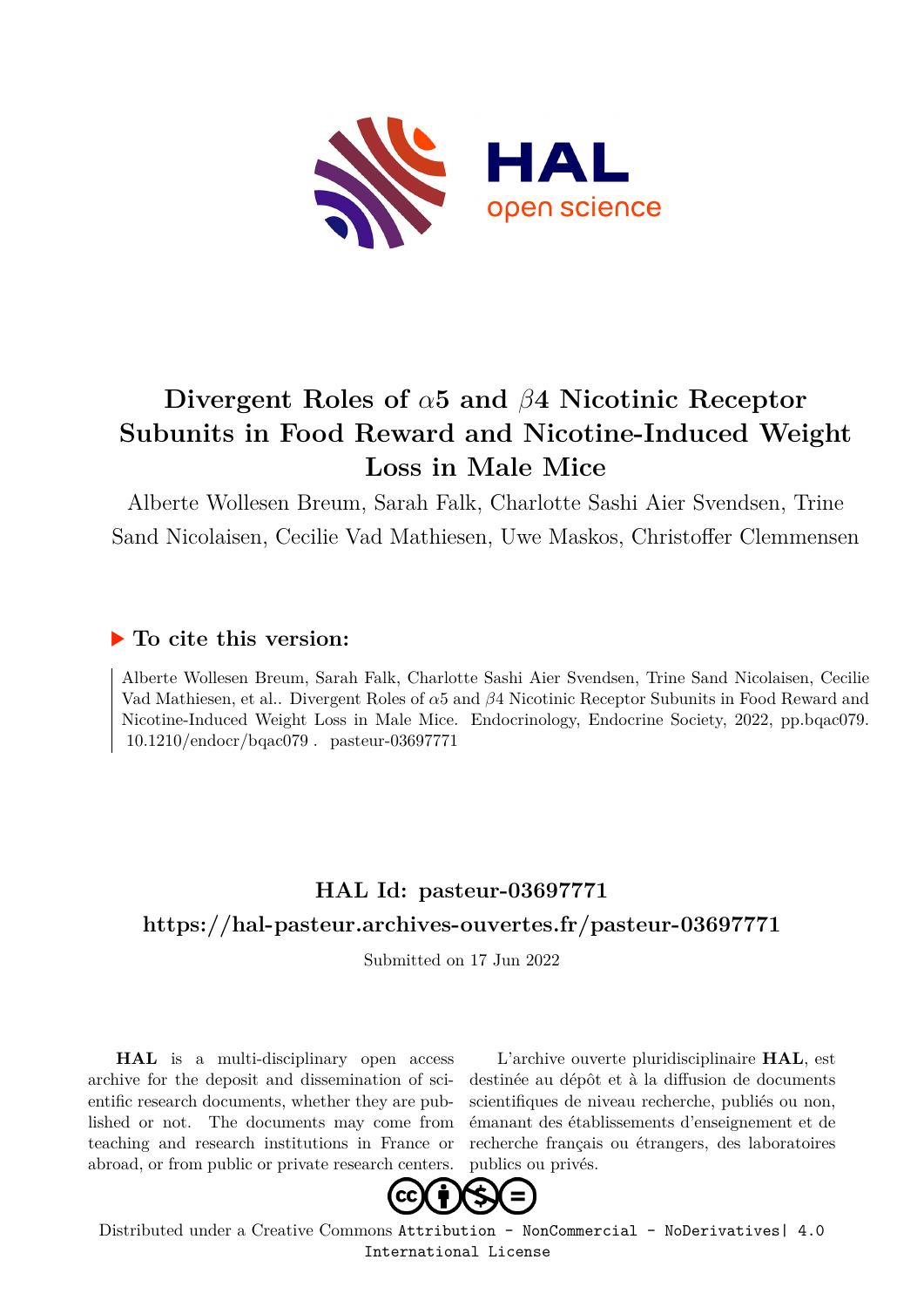Divergent Roles of α5 and β4 Nicotinic Receptor Subunits in Food Reward and Nicotine-Induced Weight Loss in Male Mice

Alberte Wollesen Breum<sup>1\*</sup>, Sarah Falk<sup>1\*</sup>, Charlotte Sashi Aier Svendsen<sup>1</sup>, Trine Sand Nicolaisen<sup>1,2</sup>, Cecilie Vad Mathiesen<sup>1</sup>, Uwe Maskos<sup>3</sup>, Christoffer Clemmensen<sup>1</sup>

<sup>1</sup>Novo Nordisk Foundation Center for Basic Metabolic Research, Faculty of Health and Medical Sciences, University of Copenhagen, Copenhagen, Denmark

<sup>2</sup> The August Krogh Section for Molecular Physiology, Department of Nutrition, Exercise and Sports, Faculty of Science, University of Copenhagen, Copenhagen, Denmark

Cecilie Vad Mathiesen<sup>+</sup>, Uwe Maskos<sup>2</sup>, Christoffer Clemmensen<sup>+</sup><br>
Novo Nordisk Foundation Center for Basic Metabolic Research, Faculty of Flealth and Me<br>
Sciences, University of Copenhagen, Copenhagen, Denmark<br>
<sup>2</sup> The A <sup>3</sup>Institut Pasteur, Université de Paris, Integrative Neurobiology of Cholinergic Systems, CNRS UMR 3571, Paris, France

\*Co-first

**Correspondence**

Christoffer Clemmensen, chc@sund.ku.dk

Orcid: 0000-0003-2456-9667

© The Author(s) 2022. Published by Oxford University Press on behalf of the Endocrine Society.

This is an Open Access article distributed under the terms of the Creative Commons Attribution-NonCommercial-NoDerivs licence (https://creativecommons.org/licenses/by-ncnd/4.0/), which permits non-commercial reproduction and distribution of the work, in any medium, provided the original work is not altered or transformed in any way, and that the work is properly cited. For commercial re-use, please contact journals.permissions@oup.com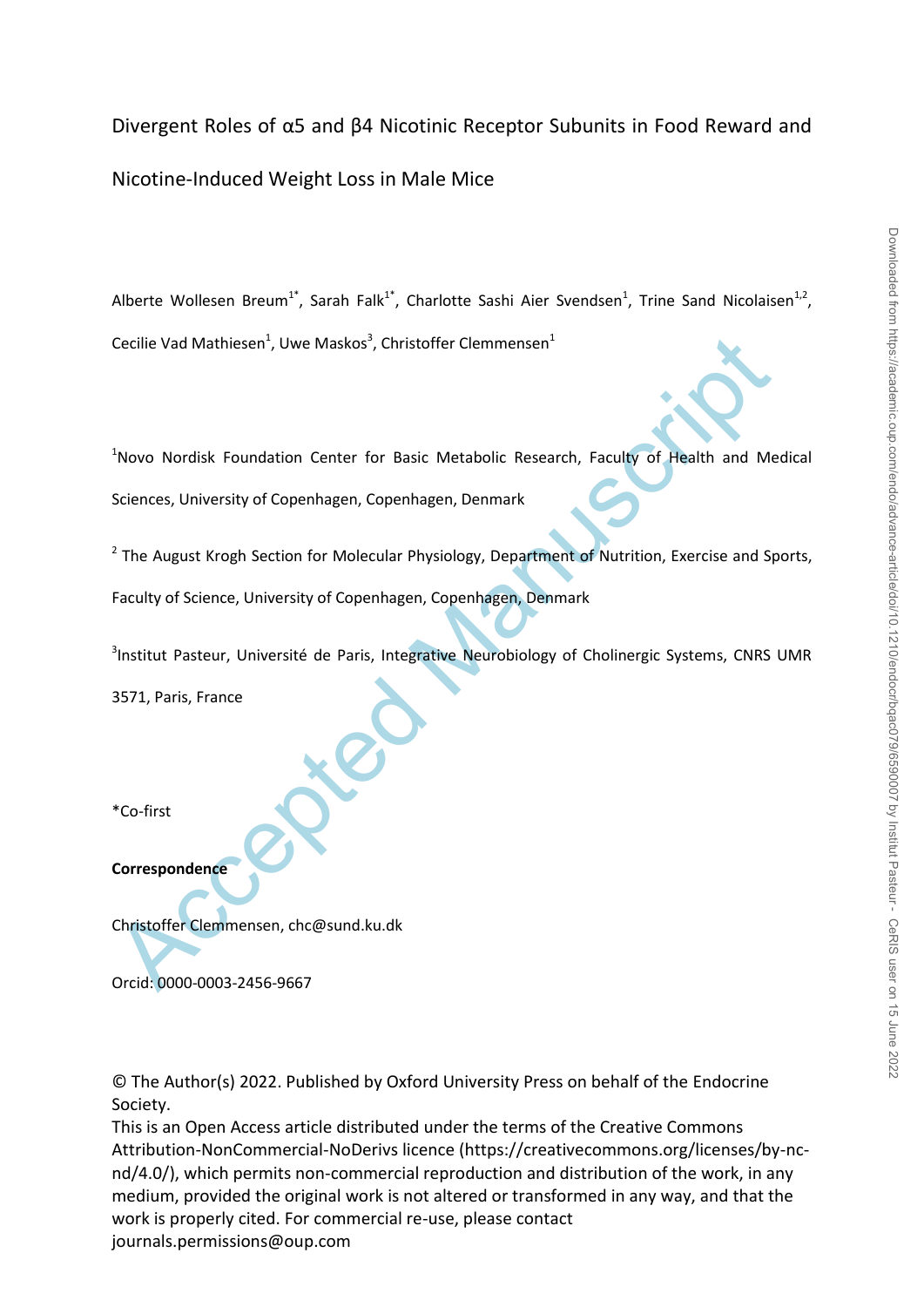### **Funding**

Novo Nordisk Foundation (www.cbmr.ku.dk) (Grant number NNF18CC0034900).<br>Conflict of interest<br>The authors declare that they have no conflict of interest.<br>Accepted Manuscriptic of interest. This work was supported by research grants from the Lundbeck Foundation (Fellowship R238-2016- 2859) and the Novo Nordisk Foundation (grant number NNF17OC0026114). Novo Nordisk Foundation Center for Basic Metabolic Research is an independent Research Center, based at the University of Copenhagen, Denmark, and partially funded by an unconditional donation from the Novo Nordisk Foundation (www.cbmr.ku.dk) (Grant number NNF18CC0034900).

#### **Conflict of interest**

The authors declare that they have no conflict of interest.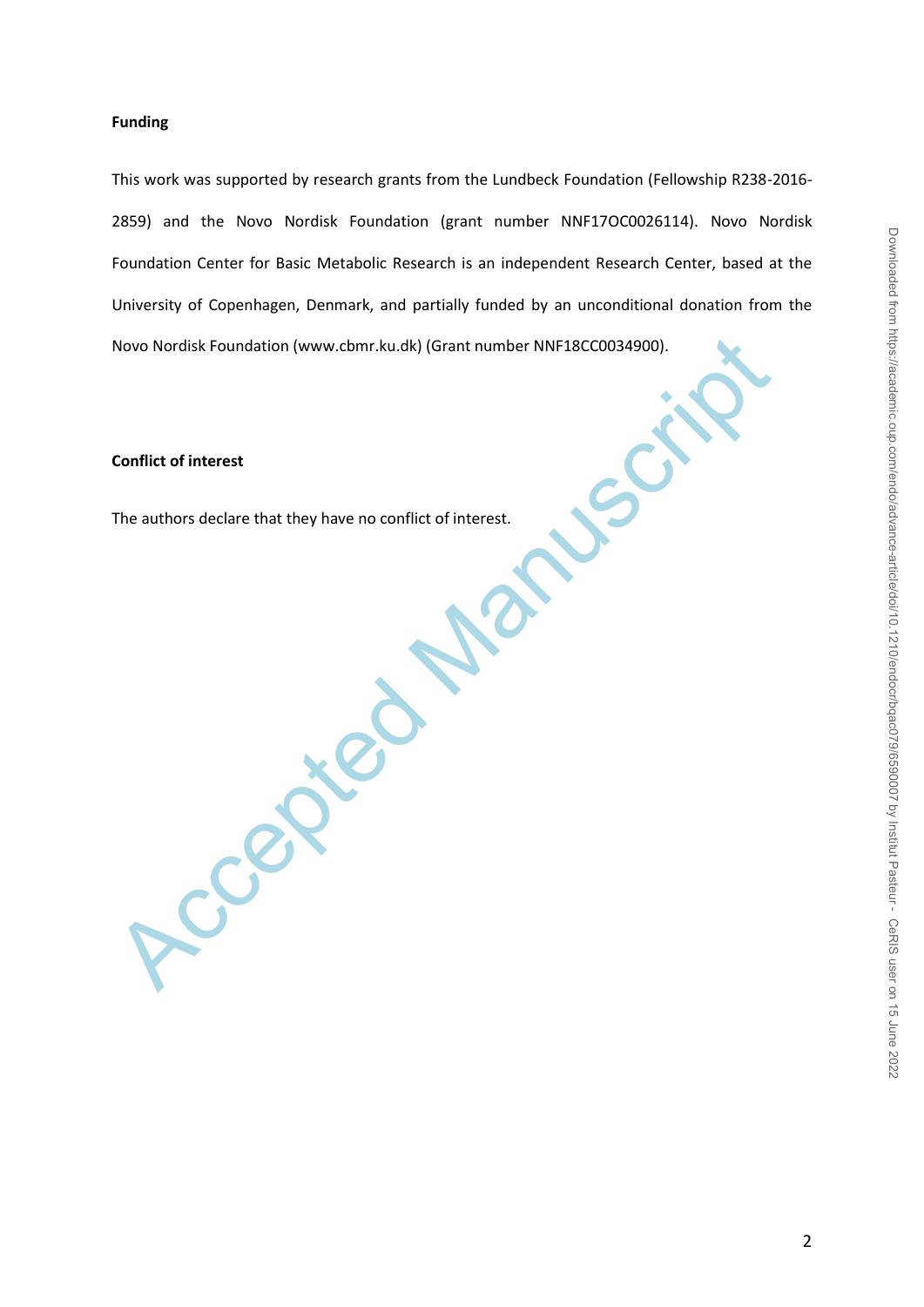#### **Abstract**

acetylcholine receptor (nAChR) subunits encoded by the CHRNAS-CHRNA3-CHRNA9 gene cluster and  $\beta$ 4, exhibit divergent roles in food reward. We also reveal that  $\beta$ 4-containing mAChRs essential for the weight-lowering effe A major obstacle to successful smoking cessation is the prospect of weight gain. Despite a clear relationship between cigarette smoking and body weight, surprisingly little is known about the physiological and molecular mechanism by which nicotine affects energy homeostasis and food motivated behaviors. Here we use loss-of-function mouse models to demonstrate that two nicotinic acetylcholine receptor (nAChR) subunits encoded by the CHRNA5-CHRNA3-CHRNB4 gene cluster, α5 and β4, exhibit divergent roles in food reward. We also reveal that β4-containing nAChRs are essential for the weight-lowering effects of nicotine in diet-induced obese mice. Finally, our data support the notion of cross-talk between incretin biology and nAChR signaling, as we demonstrate that the glycemic benefits of glucagon-like peptide-1 receptor (GLP-1R) activation partially relies on β4-containing nAChRs. Together, these data encourage further research into the role of cholinergic neurotransmission in regulating food reward and the translational pursuit of site-directed targeting of β4-containing nAChRs for treatment of metabolic disease.

#### **Key Words**

Nicotinic Receptor, nAChR, Body Weight, Metabolism, Reward, Nicotine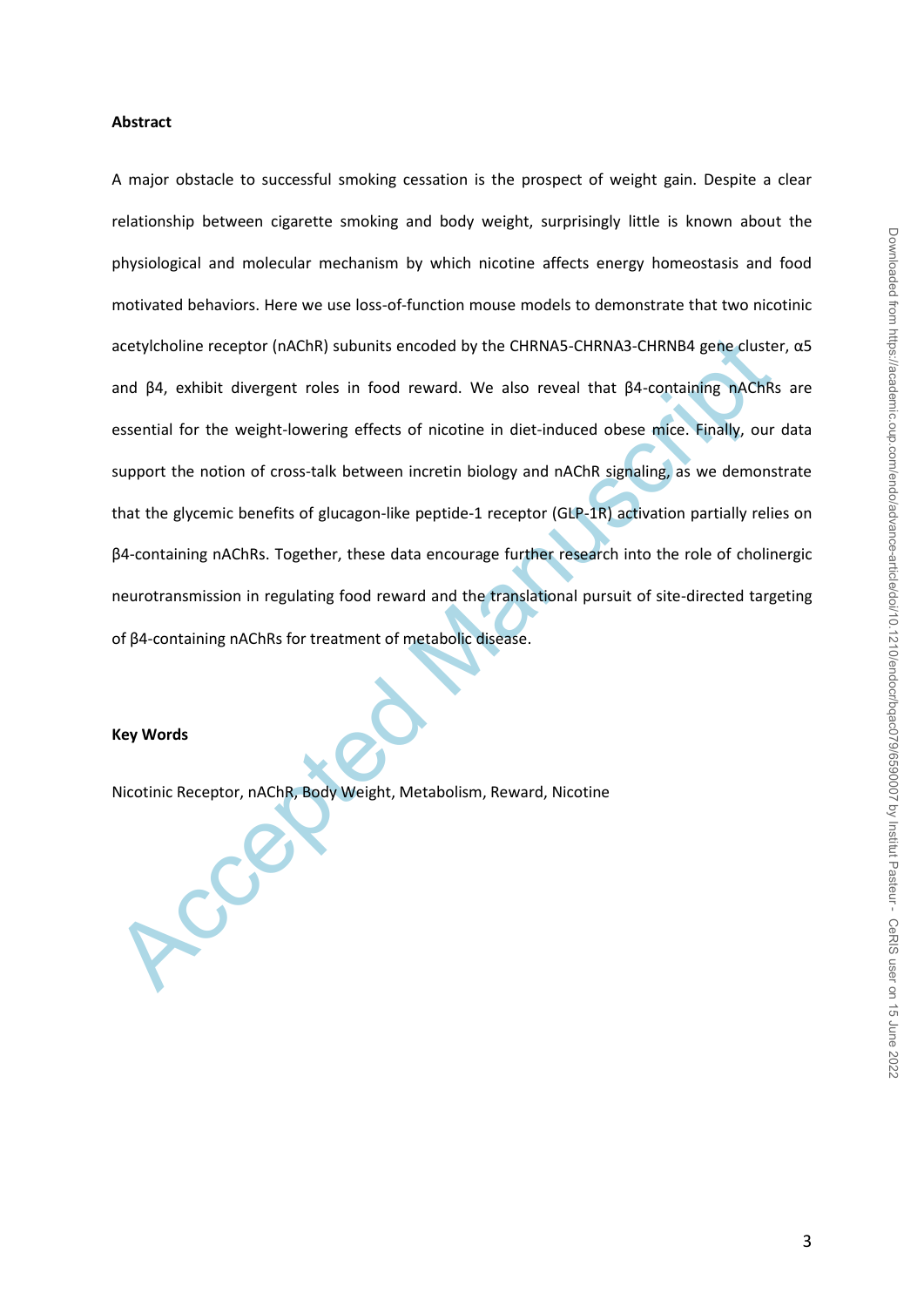#### **1. Introduction**

Successful management of obesity and its metabolic comorbidities necessitates a deeper understanding of biological mechanisms that regulate body weight and the pathological mechanisms underlying excessive gain of body fat. Epidemiologic studies imply a strong relationship between cigarette smoking and body weight (1). Smokers weigh less than nonsmokers of the same age and sex (2,3), and smoking cessation has been linked to increased food intake, decreased metabolic rate, and weight gain (4–6). Nicotine is regarded as the primary molecular effector of smoking on energy balance, and animal studies have demonstrated that nicotine modulates body weight through combined actions on energy expenditure and hedonic and homeostatic feeding (7–10).

smokers of the same age and sex (2,3), and smoking cessation has been linked to increaded intake, decreased metabolic rate, and weight gain (4–6). Nicotine is regarded as<br>primary molecular effector of smoking on energy ba Nicotine signals via nicotinic acetylcholine receptors (nAChRs), a family of ligand-gated ion channels that are expressed in both the central and peripheral nervous systems and also in non-neuronal cells (11–13). In 2011, a landmark discovery revealed that the β4 nAChR subunit in arcuate nucleus (ARC) pro-opiomelanocortin (POMC) neurons is important for the effects of nicotine on short-term food intake (14). β4 is located on chromosome 15 in a gene cluster with  $\alpha$ 3 and  $\alpha$ 5, and the three subunits co-assemble to form functional receptors (15,16). Interestingly, the α5-α3-β4 (*CHRNA5-CHRNA3-CHRNB4*) gene cluster has been linked to smoking heaviness, nicotine dependence (17–21), and higher body mass index (BMI) (22,23). Animal studies have implicated all individual subunits of the α5-α3-β4 gene cluster in regulating nicotine consumption (titration of reward and aversion) (17,18,24). However, despite a clear implication of  $α5$  and  $β4$  in nicotine sensitivity, the role of these subunits in food reward has received very little attention.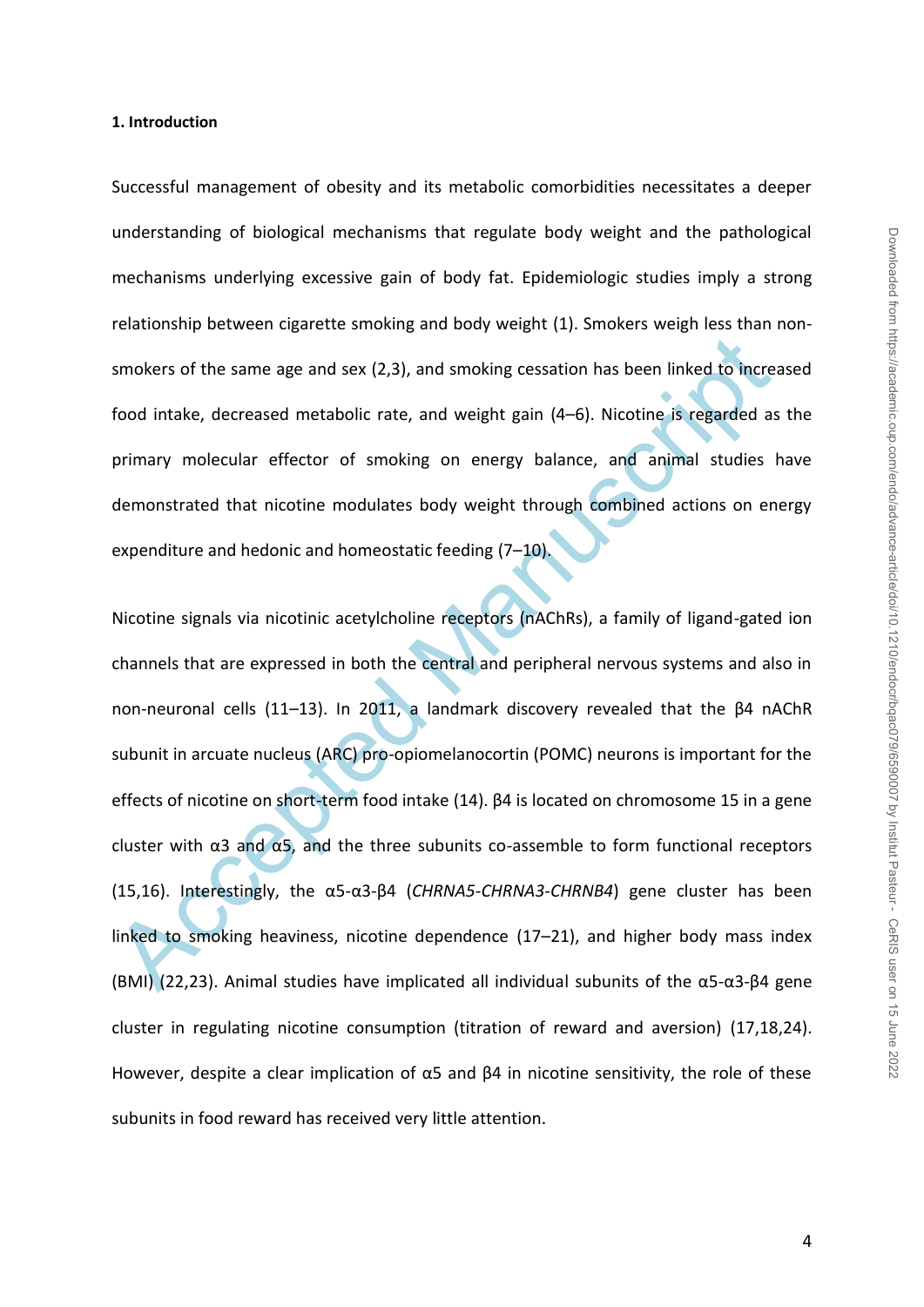Here, we employ loss-of-function mouse models to investigate the role of nAChR subunits α5 and β4 in body weight homeostasis and food reward. Moreover, we set out to clarify if nAChRs containing α5 or β4 subunits are essential for the weight-lowering effects of nicotine. Finally, the fact that signaling cross-talk between the glucagon-like peptide-1 receptor (GLP-1R) and nAChRs is important for nicotine sensitivity (25) prompted us to scrutinize if α5 or β4 is important for the benefits of GLP-1R agonists on weight loss and glucose metabolism.

#### **2. Methods**

*2.1 Animal experiments*

#### *2.1.1 Animals*

scrutinize if aS or β4 is important for the benefits of GLP-1R agonists on weight loss<br>glucose metabolism.<br>2.1.1 Animal experiments<br>2.1.1 Animals<br>6.<br>6. Animals and the experiments and the state of the state Manuscript of t Global α5 knockout (KO) and wild type (WT) mice on C57BL6 background were generated as previously described (26). Global β4 KO and WT mice on a C57BL6J background were generated as previously described (27). Male mice were double or single housed at all times in a temperature and humidity-controlled environment (22°C, 33-35% humidity) and on a 12-hour light-dark cycle. Mice had *ad libitum* access to standard chow diet (Altromin #1310, Lage, Germany) and tap water. For diet induced obesity (DIO), mice were given *ad libitum* access to a high fat, high sucrose (HFHS) diet (D12331; Research Diets, New Brunswick, USA). All animal experiments were approved by the Danish Animal Experimentation Inspectorate (license: 2018-15-0201-01457) and performed according to institutional guidelines.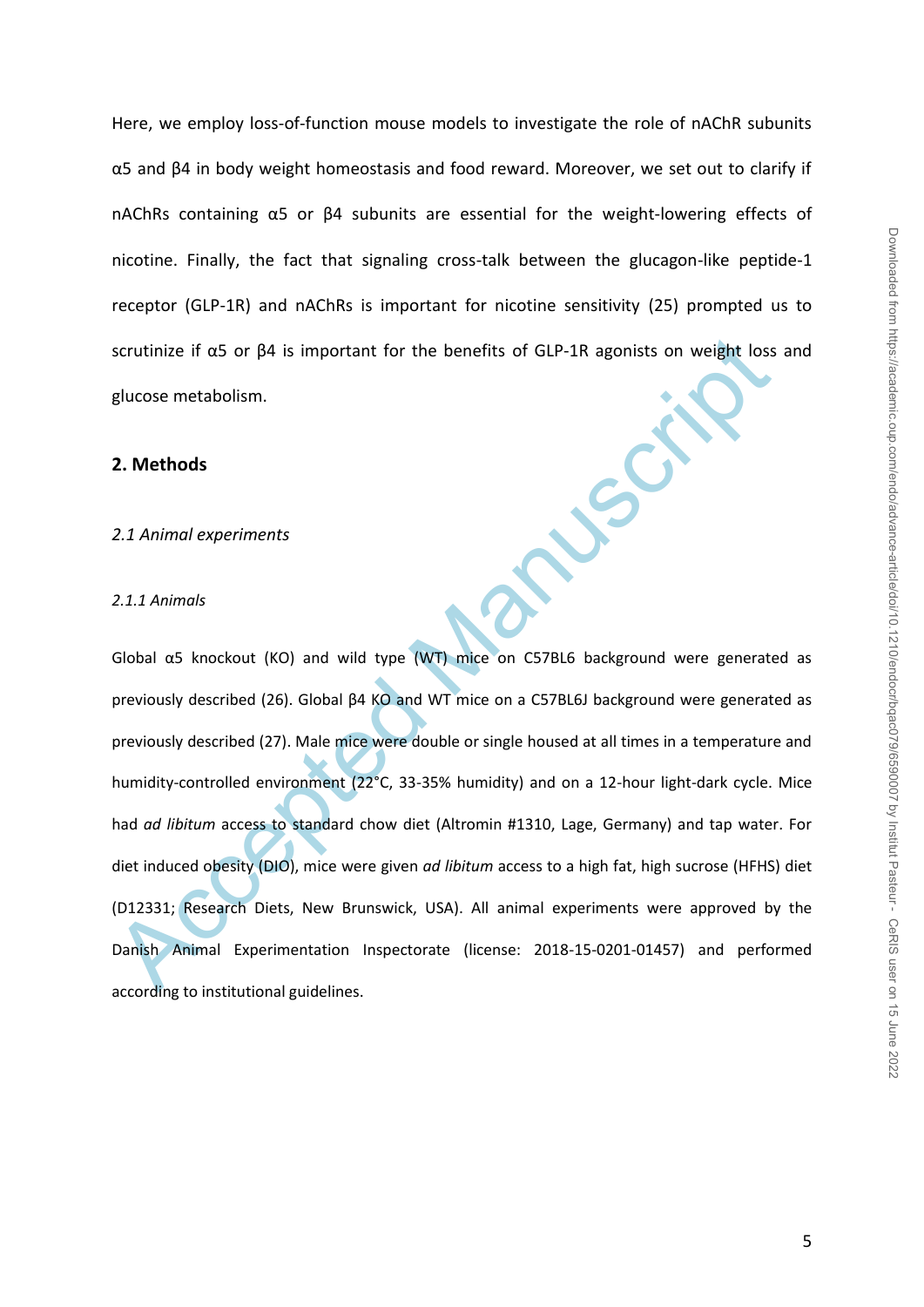#### *2.1.2 Food reward*

Male  $α5$  KO/WT (n=7) and  $β4$  KO/WT (n=9) mice were kept on chow diet and single or double housed. To assess food reward, they were given a HFHS diet pellet/animal for 1 hour daily during the pm time of the light cycle. The pellet was placed in the cage bottom and was weighed before and after to determine the amount of HFHS diet consumed by each mouse. The experiment was conducted over 8 days: 3 days on, 2 days off, and 3 days on.

#### *2.1.3 Sucrose preference test*

conducted over 8 days: 3 days on, 2 days off, and 3 days on.<br>
2.1.3 Sucrose preference test<br>
Sucrose preference test<br>
Sucrose preference test<br>
(n=12) and  $\beta$ 4 KO/WT (n=8) mice were housed individually for 4 days in cages Sucrose preference was measured using a 2-bottle free-choice test. For habituation, α5 KO/WT (n=12) and β4 KO/WT (n=8) mice were housed individually for 4 days in cages containing 2 water bottles. The bottles consisted of a 50 mL centrifugal tube with a metal drinking nipple. Following habituation, one of the water bottles was replaced with a bottle containing sucrose water. The volumes of water and sucrose solution along with body weight and food intake were measured daily. On consecutive days, the concentration of sucrose (Sigma Aldrich, St. Louis, USA) was increased from 0.5% to 3% to 10% to 30%. Mice had unlimited access to both bottles at all times and, to control for potential side-preferences, the positions of the bottles were changed daily.

## *2.1.4 In vivo pharmacology*

To study the role of nAChR α5 and β4 subunits in nicotine-induced weight loss, nicotine was subcutaneously injected daily for 14 days. Male DIO  $\alpha$ 5 KO/WT (n=7) and β4 KO/WT (n=11) mice with an average body weight of ~50 g, received subcutaneous injections of 2 mg/kg body weight nicotine ((-)-nicotine ditartrate, Santa Cruz Biotechnology, Dallas, USA, injection volume: 5µL/g body weight) or vehicle (isotonic saline, Amgros I/S, Copenhagen, Denmark, injection volume: 5 µL/g body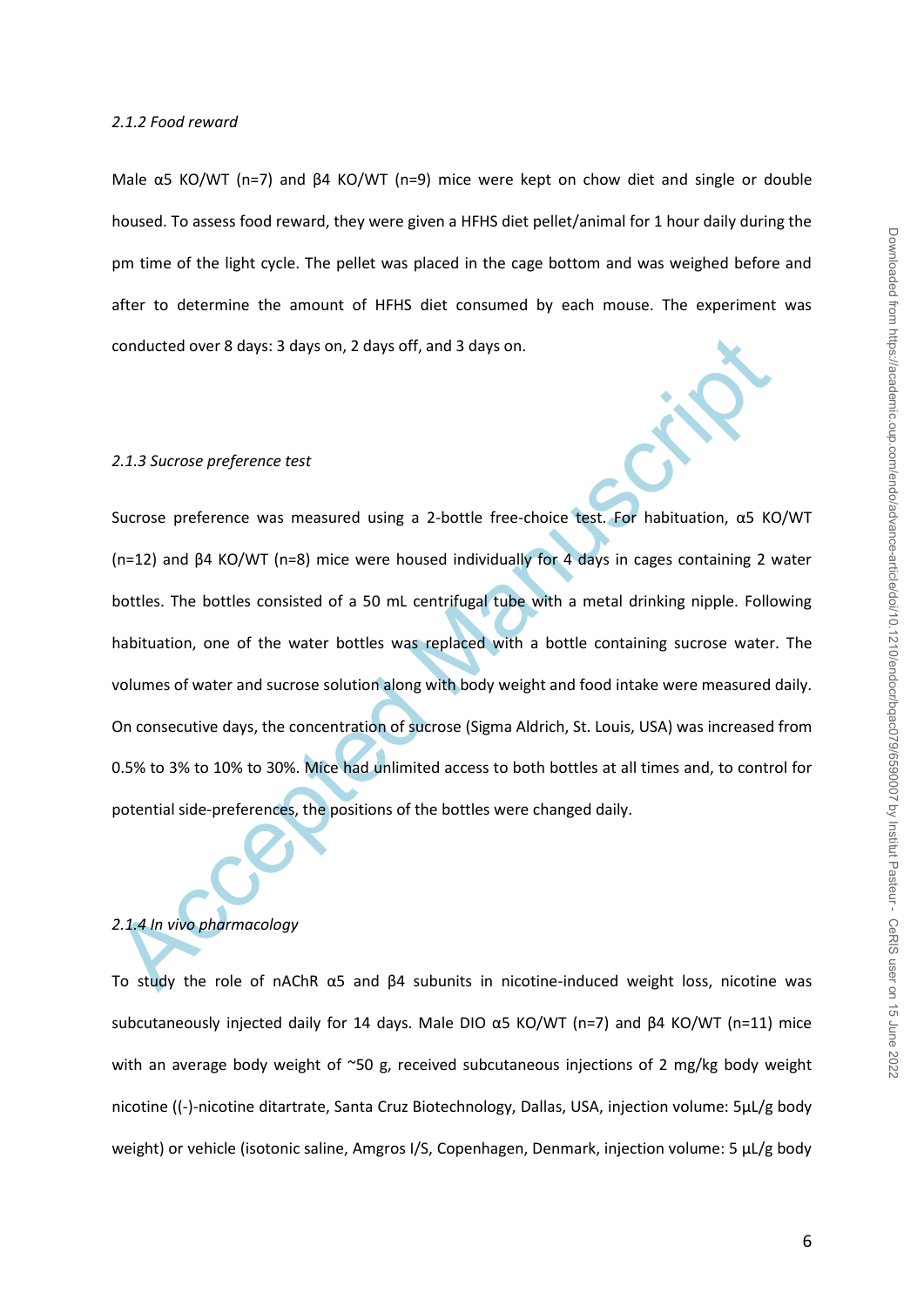weight). Injections were performed 2 hours prior to the onset of the dark cycle. At time of injection, food intake and body weight were measured. On the final day of the study, an intraperitoneal glucose tolerance test (ipGTT) was performed (see 2.1.5).

body weight of ~52g received subcutaneous injections of 10 nmol/kg body weight liraglutide (I<br>
Nordisk, Copenhagen, Denmark, injection volume: 5µL/g body weight) or vehicle (isotonic sa<br>
Amgros 1/5, Copenhagen, Denmark, in For liraglutide pharmacology, male DIO  $\alpha$ 5 KO/WT (n=5) and β4 KO/WT (n=6) mice with an average body weight of ~52g received subcutaneous injections of 10 nmol/kg body weight liraglutide (Novo Nordisk, Copenhagen, Denmark, injection volume: 5µL/g body weight) or vehicle (isotonic saline, Amgros I/S, Copenhagen, Denmark, injection volume: 5µL/g body weight) daily for 7 days. Compounds were administered 2 hours prior to the onset of the dark cycle. At time of injection, body weight and food intake were measured. On the final day of the study, an ipGTT was performed (see 2.1.5).

#### *2.1.5 Intraperitoneal glucose tolerance test (ipGTT)*

Shortly after entering the light phase, mice were moved to a quiet procedure room, where they were fasted for 6 hours. After 6 hours of fasting, the test commenced with an intraperitoneal injection of 1.5 g/kg body weight glucose (D-(+)-Glucose, Sigma Aldrich, St. Louis, USA) dissolved in isotonic saline, Amgros I/S, Copenhagen, Denmark). Blood glucose levels were determined at times 0 (prior to injection), 15, 30, 60, and 120 minutes after injection, using a handheld glucometer (Abbott GmbH & Co. KG, Wiesbaden, Germany).

#### *2.2 Gene expression analysis (qPCR)*

Hypothalamus and striatum were dissected, immediately frozen on dry ice, and stored at -80°C. Tissue was homogenized in a Trizolreagent (QIAzol Lysis Reagent, Qiagen, Hilden, Germany) using a 5mm stainless-steel bead (Qiagen, Hilden, Germany) and a TissueLyser (Qiagen, Hilden, Germany) at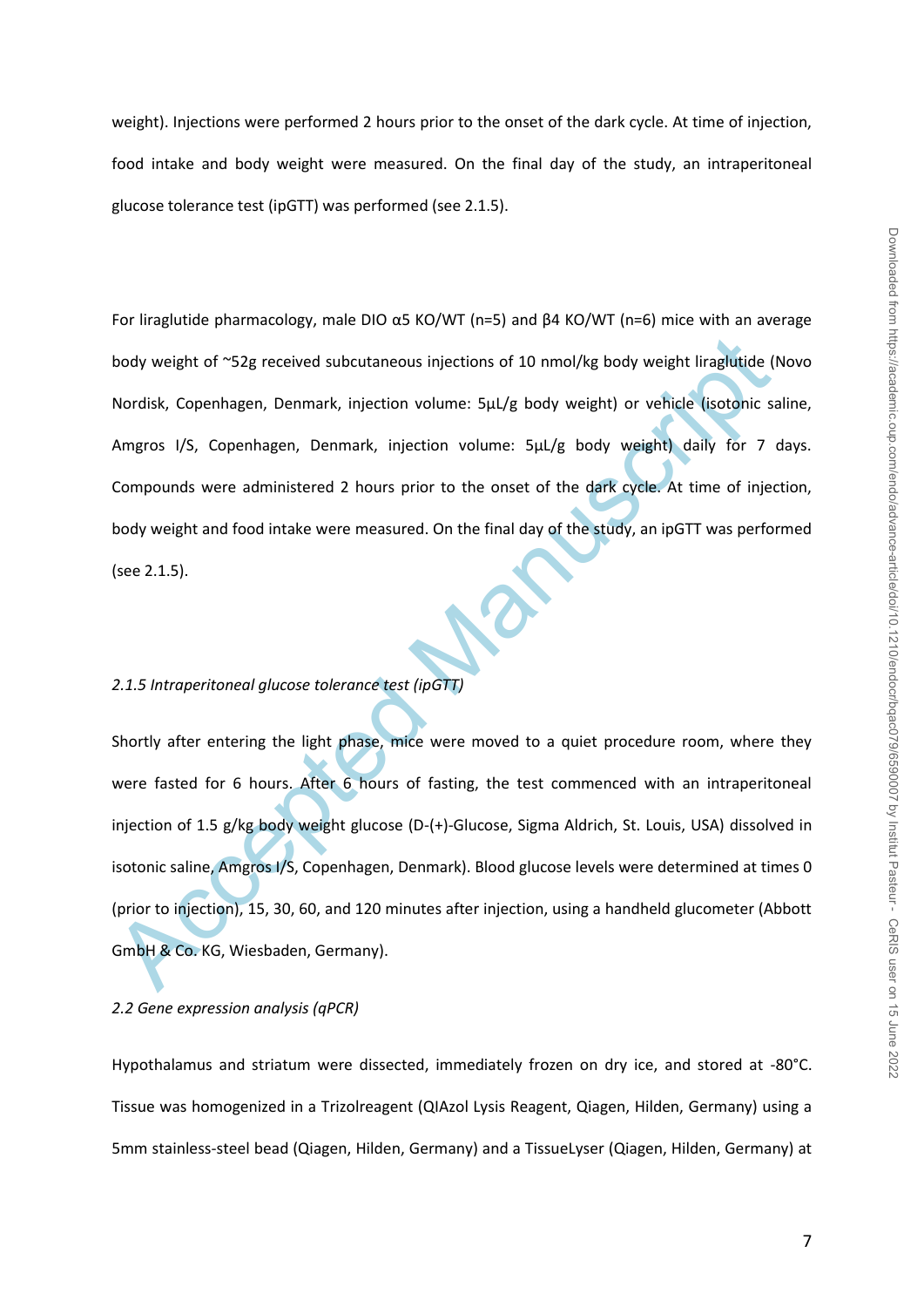Waltham, USA). 500 ng of RNA was converted into cDNA by mixing F5 buffer and DTT (The<br>Waltham, USA). 500 ng of RNA was converted into cDNA by mixing F5 buffer and DTT (The<br>Fisher, Waltham, USA) with random primers (Sigma-A 50hZ for 3 minutes, followed by 5 minutes incubation at room temperature. 200 µL chloroform (Sigma-Aldrich, St. Louis, USA) was added and tubes were shaken vigorously for 15 seconds and incubated for 2 minutes at room temperature. The samples were then centrifuged for 15 minutes at 12,000×g at 4°C. The aqueous phase was mixed 1:1 with 70% ethanol. The samples were further processed using RNeasy Lipid Tissue Mini Kit (Qiagen, Hilden, Germany) following the instructions provided by the manufacturer. RNA content was measured using a NanoDrop 2000 (Thermo Fisher, Waltham, USA). 500 ng of RNA was converted into cDNA by mixing FS buffer and DTT (Thermo Fisher, Waltham, USA) with random primers (Sigma-Aldrich, St. Louis, USA) and incubated for 3 min at 70 °C. Then, dNTPs, RNase out, and Superscript III (Thermo Fisher, Waltham, USA) were added, and samples were placed in a thermal cycler for 5 min at 25 °C, 60 min at 50 °C, and 15 min at 70 °C. cDNA was diluted 1:20 and kept at −20 °C until further processing. qPCR was performed using PrecisionPLUS qPCR Master Mix containing SYBR green (Primer Design, Camberly, UK). cDNA, primers (Table 1 and Supplementary Table 1) (28), and PrecisionPLUS qPCR Master Mix were mixed in a 384-well plate and incubated in a LightCycler (LightCycler 480 II, Roche, Basel, Switzerland) using 2 minutes preincubation at 95°C followed by 45 cycles of 60 sec at 60 °C. Melting curve analysis was performed by stepwise increasing the temperature from 60 to 95 °C (Table 1).

#### *2.3 Statistical Analyses*

The data were analyzed using a paired two-tailed t test, an unpaired two-tailed t test, or a two-way ANOVA with Bonferroni post-hoc test, as described in the figure legends. P < 0.05 was set as the criterion for significance. All data are expressed as mean±SEM. Analyses were performed using Prism version 9 (GraphPad, San Diego, USA).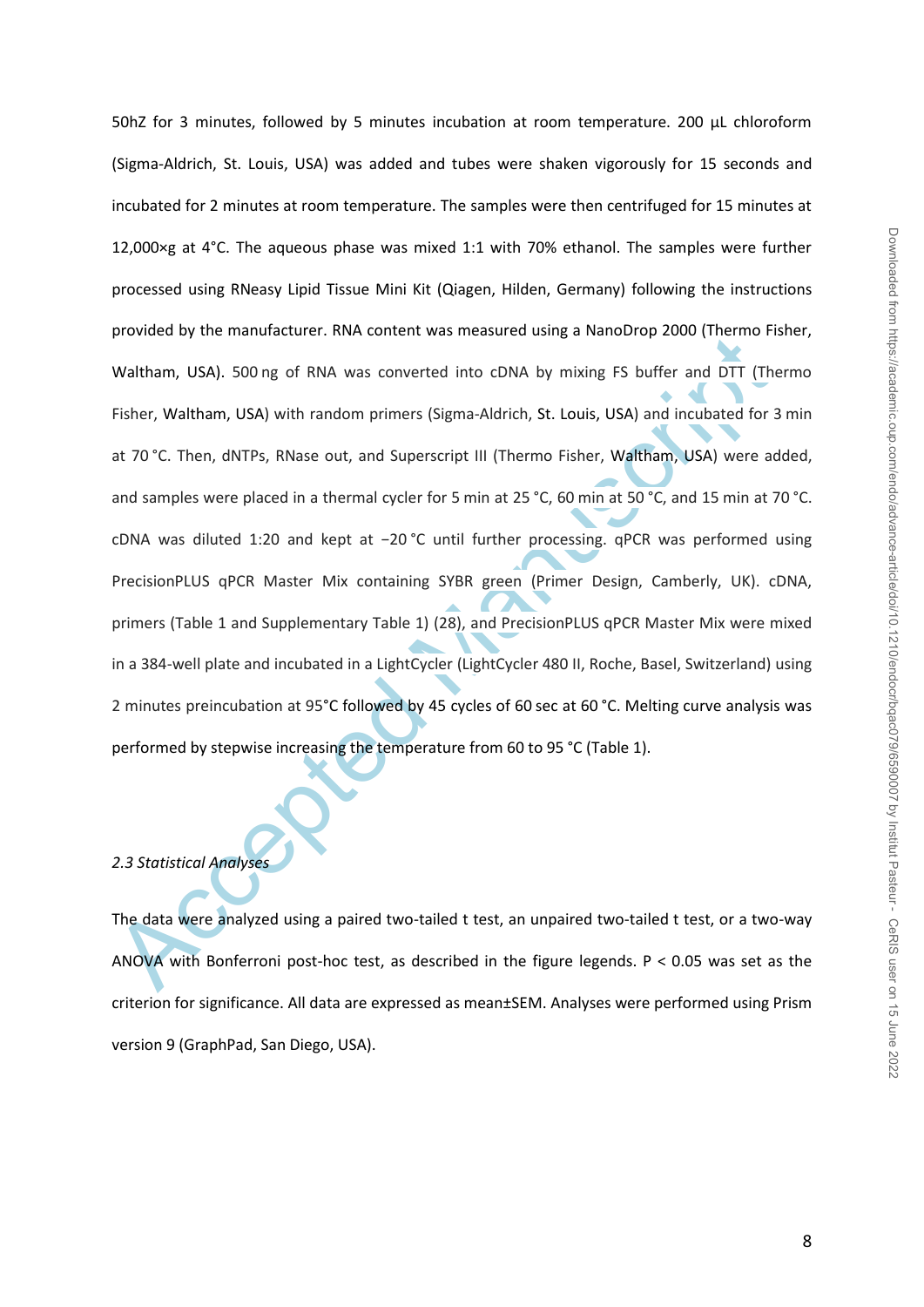## **3. Results**

### *3.1 nAChR subunit distribution in hypothalamus and striatum*

hypothalamus and striatum and compared the relative expression levels to other m<br>central nervous system (CNS) nAChR subunits (Figure 1A). We found that the β4, α4, α7,<br>β2 subunits are expressed at similar levels in the h To delineate the physiological and pharmacological properties of β4 and α5 subunits in homeostatic and hedonic feeding, we profiled β4 and α5 mRNA expression in the hypothalamus and striatum and compared the relative expression levels to other major central nervous system (CNS) nAChR subunits (Figure 1A). We found that the β4, α4, α7, and β2 subunits are expressed at similar levels in the hypothalamus and striatum (Figure 1B), but that  $\alpha$ 5 mRNA is significantly higher in the striatum relative to the hypothalamus, whereas the opposite is the case for  $\alpha$ 3 mRNA. Next, we wanted to compare the relative distribution of the same subunits within each region. In agreement with previous work (29), we found that β2 is the most abundant subunit in both regions (Figure 1C). Of note, the α3 subunit is abundantly expressed in the hypothalamus. Finally, we wanted to evaluate the relative mRNA levels of the α5-α3-β4 gene cluster subunits in the two global KO mouse models (Figure 1D-1G). As expected, these analyses confirmed complete ablation  $\alpha$ 5 mRNA in the α5 KO model and complete ablation of β4 mRNA in the β4 KO model. Notably, we demonstrate that KO of either  $\alpha$ 5 or  $\beta$ 4 subunits results in the partial KO of the  $\alpha$ 3 subunit in both the hypothalamus and striatum (Figure 1D-G), and KO of the β4 subunit suppresses α5 mRNA levels in the hypothalamus (Figure 1F). Despite the substantially reduced levels of  $\alpha$ 3 mRNA in both α5 and β4 KO models, this may be sufficient for α3-dependent nAChR signaling (30).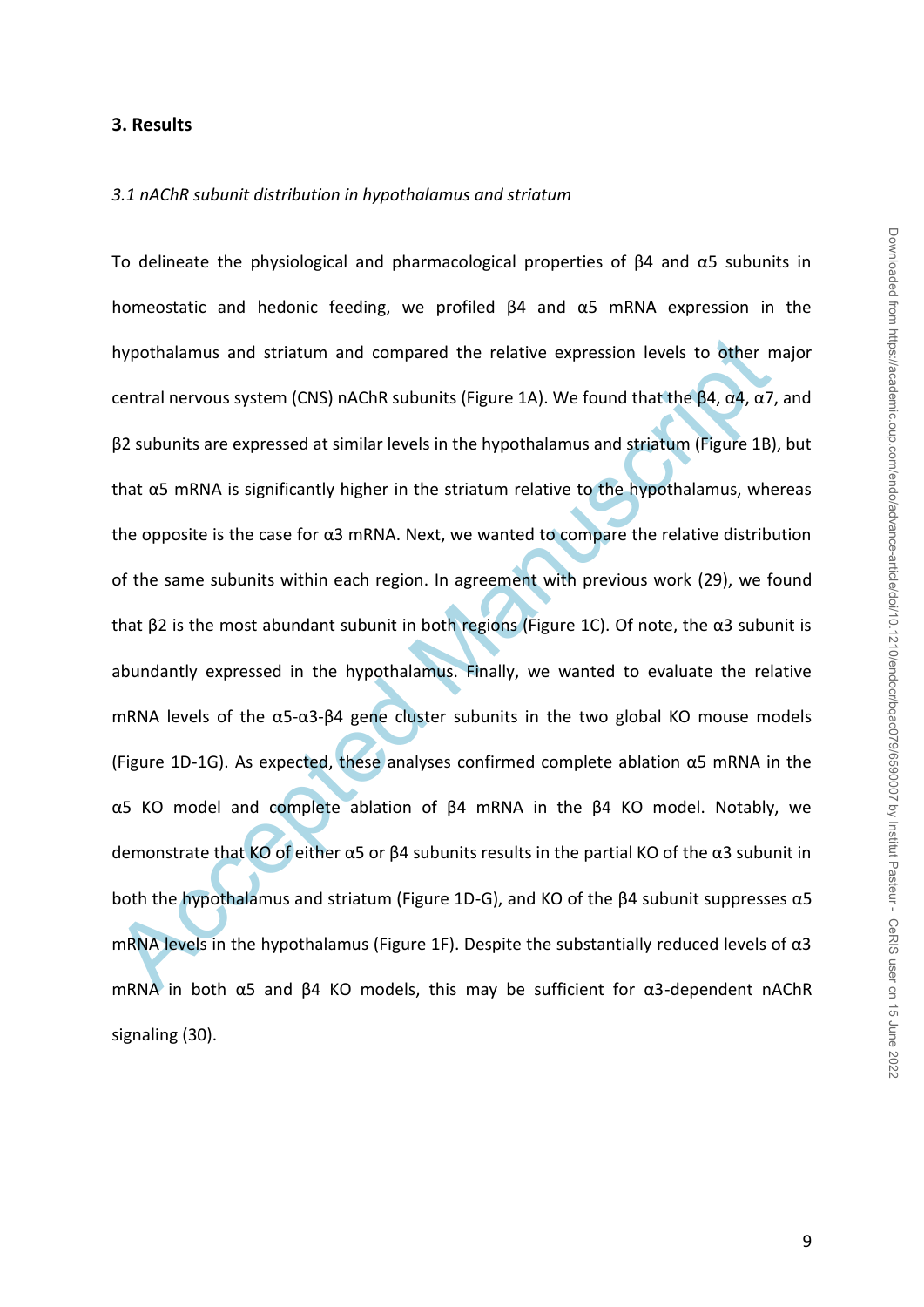#### *3.2 Divergent roles of α5 and* β*4 subunits in food reward*

which might relate to compensatory mechanisms in the KO strains. Additionally, gene expreanalyses of inguinal white adipose tissue (iWAT), brown adipose tissue (BAT) and hypothalamus both KO strains reveal similar expressi To understand the physiological implication of α5 and β4 subunits on energy homeostasis, we measured body weight of α5 KO and WT and β4 KO and their respective WT control mice, maintained on a chow diet or following 25 weeks on a HFHS diet. We found that ablation of either the α5 or β4 subunit did not elicit perturbations in long-term weight homeostasis (Figure 2A and 2B), which might relate to compensatory mechanisms in the KO strains. Additionally, gene expression analyses of inguinal white adipose tissue (iWAT), brown adipose tissue (BAT) and hypothalamus from both KO strains reveal similar expression of genes related to thermogenesis (iWAT and BAT) and appetite regulation (hypothalamus) in both KO mouse strains relative to their respective WT controls (Supplementary Figure 1) (31). To gauge if α5 and β4 subunits are involved in food reward and palatable food intake, we established a simple experimental paradigm. Animals maintained on a chow diet were given 1-hour access to a single pellet of HFHS diet for 3 consecutive days. Subsequently, mice had 2 days of wash-out with no HFHS diet exposure, before being re-introduced to the HFHS pellet paradigm for 3 additional days (Figure 2C1). Whereas the initial intake might relate to palatability and novelty, intake at later stages of the experiment is likely governed by the motivational value of the HFHS pellet. For the first 2 days, α5 KO and WT mice had a comparable intake of the HFHS pellet, but, from day 3 and onwards, the α5 KO mice had a greater intake of HFHS diet, leading to a significantly higher cumulative HFHS diet intake by the end of the experiment (*p* = 0.0208, Figure 2D and 2E). In contrast, β4 KO mice displayed a lower daily intake of the HFHS reward and plateaued at  $\sim$ 0.3g consumed during the 1-hour exposure as opposed to  $\sim$ 0.6g for the WT mice (and as opposed to >1g for α5 KO mice). Thus, β4 KO mice had a significantly lower cumulative intake relative to WT mice in this food reward paradigm (*p* = 0.0084, Figure 2F and 2G).

Given the divergent roles of the  $\alpha$ 5 and  $\beta$ 4 subunits in mixed high fat, high sugar reward, we employed 2-bottle free choice paradigm to directly evaluate the sweet preference component of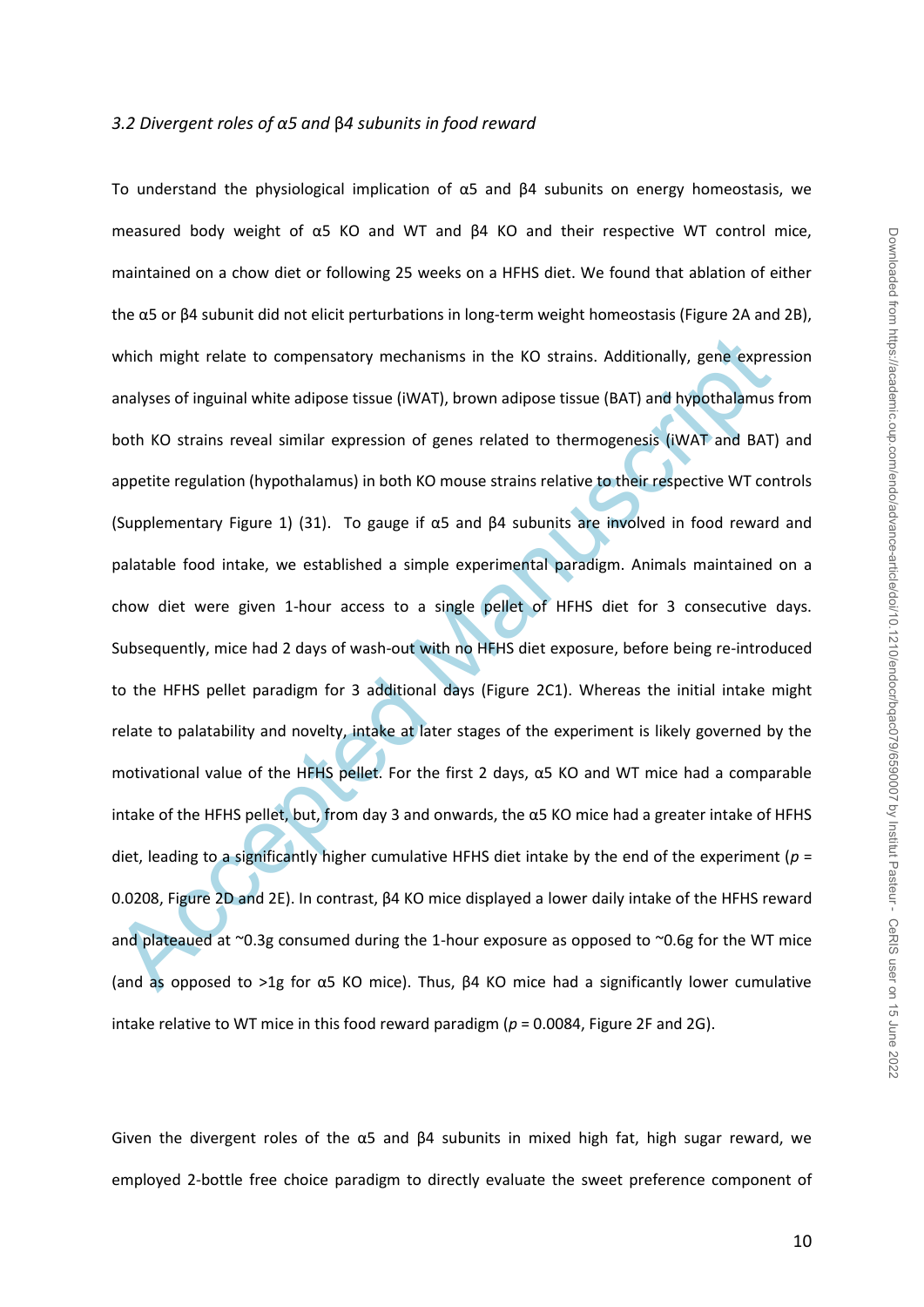this behavior. For this, an up-titrated sucrose preference test was employed (Figure 2C2). These experiments revealed similar preference for sucrose between α5 KO, β4 KO, and WT mice (Figure 2H-2K). Together, these data reveal that both  $\alpha$ 5 and  $\beta$ 4 subunits are implicated in food reward, but whereas loss of β4 decreases food reward, loss of  $α5$  has the opposite effect. Further, the body weight data imply that any motivational aspects consequential to genetic ablation of either α5 or β4 subunits are accounted for homeostatically over time.

## *3.3 The* β*4 nAChR subunit is indispensable for nicotine-induced weight loss*

3.3 The  $\beta$ 4 nAChR subunit is indispensable for nicotine-induced weight loss<br>3.3 The  $\beta$ 4 nAChR subunit is indispensable for nicotine-induced weight loss<br>Studies with viral-mediated ablation of the hypothalamic  $\beta$ 4 su Studies with viral-mediated ablation of the hypothalamic β4 subunit demonstrated that this subunit is essential for the acute effects of nicotine on food intake (14,32). However, whether β4 is exclusively responsible for this pharmacological effect, whether other nAChR subunits are implicated, or whether there is subunit redundancy, is less clear. Similarly, it is unknown if the β4 subunit is important for the long-term effect of nicotine on energy balance. To address these questions, we exposed  $\alpha$ 5 KO,  $\beta$ 4 KO, and WT mice to a 2-week nicotine pharmacology treatment study. In agreement with previous studies, we used 2mg/kg nicotine administered daily to DIO mice maintained on a HFHS diet (33). For the  $\alpha$ 5 KO strain, we observed a similar weight loss in response to nicotine for both KO and WT mice (Figure 3B and 3C, main effect of nicotine; *p*=0.0005). The nicotine-induced weight loss was not accompanied by significant changes in cumulative food intake, and nicotine treatment did not influence glucose tolerance (Figure 3D-3G). In contrast, nicotine treatment of β4 KO mice did not lower body weight in contrast to the ~6% weight loss observed in the WT mice (Figure 3H-3I). For the β4 subunit study, nicotine, at least in part, mediated the weight loss in the WT mice via reduced food intake (Figure 3J-3K, *p*<0.0001).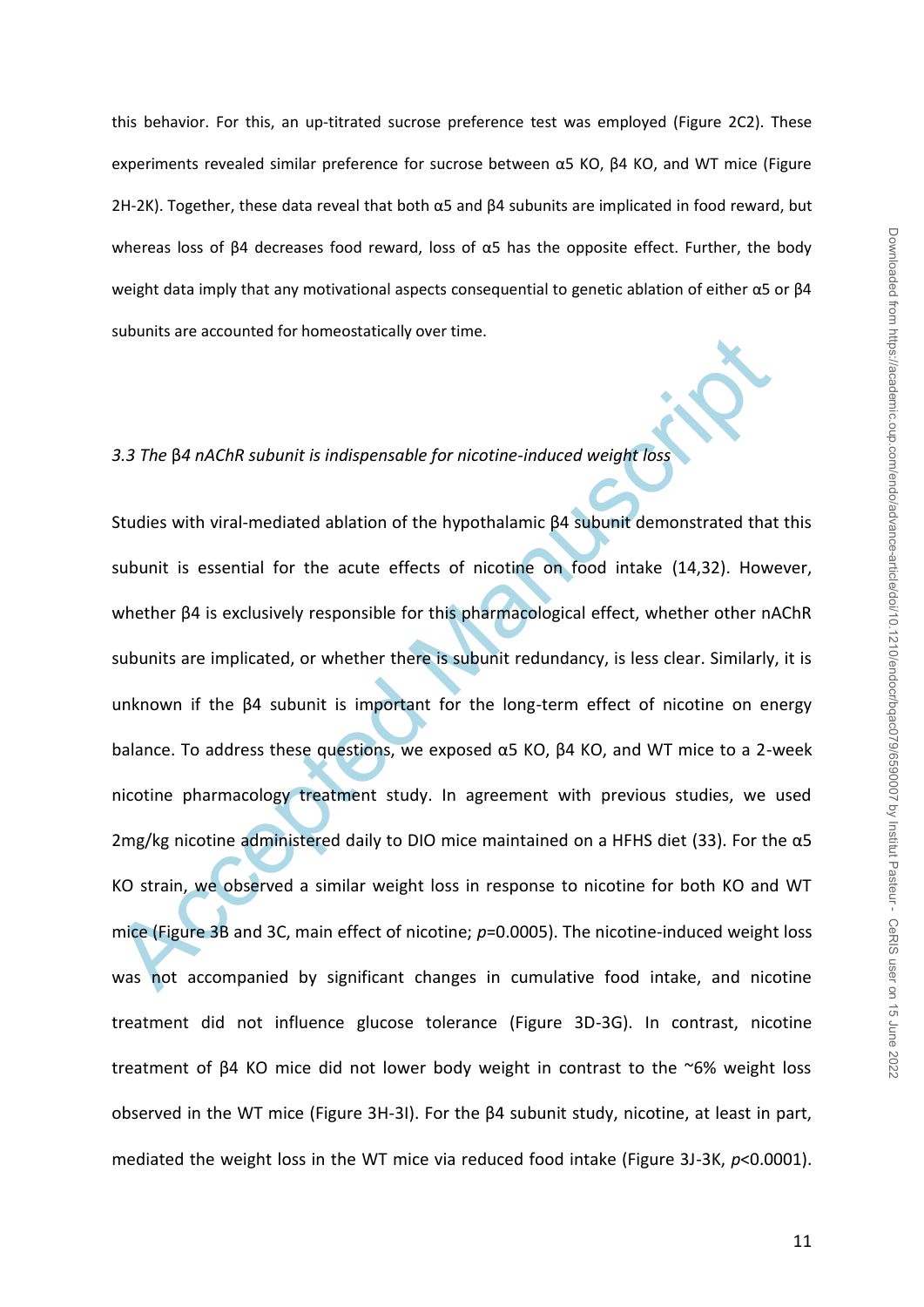Finally, following the 2-week treatment study, a glucose tolerance test revealed that the β4 subunit KO had a slightly impaired glucose tolerance, but this was independent of nicotine treatment (Figure 3L-3KM).

These findings clearly demonstrate that the β4 subunit, but not the α5 subunit, is required for nicotine-induced weight loss, and loss of the β4 subunit leads to perturbed glucose metabolism in the context of a HFHS diet. Thus, our data further contribute to the specific role of β4-nAChRs as a relevant pharmacological target for weight loss.

## *3.4 Glycemic benefits of liraglutide implicates* β*4-nAChRs*

metabolism in the context of a HFHS diet. Thus, our data further contribute to the species of B4-nAChRs as a relevant pharmacological target for weight loss.<br>
3.4 Glycemic benefits of liregulatide implicates  $\beta$ 4-nAChRs<br> GLP-1R agonists have emerged as potent agents for treatment of type 2 diabetes and obesity. Interestingly, central GLP-1 signaling modulates nicotine intake via the habenularinterpeduncular pathway (25). Given that the habenular-interpeduncular pathway is particularly enriched with α5- and β4- nAChRs (34,35) and site-specific loss- and gain-offunction models have demonstrated key roles for both receptor subunits in governing nicotine consumption (17,18), neural cross-talk between GLP-1R and nAChR signaling might be relevant to this neurobiology. To evaluate this, we exposed  $\alpha$ 5 KO,  $\beta$ 4 KO, and WT mice to a pharmacological treatment study with the long-acting GLP-1R agonist liraglutide (36). The experiment was conducted over 7 days with daily injections of either liraglutide or vehicle followed by an ipGTT on day 7 (Figure 4A). We demonstrate that liraglutide decreases body weight and food intake to a similar degree in both WT mice and α5 KO mice (Figure 4B-G), and in WT mice and β4 KO mice (Figure 4H-K), but the anti-diabetic effect of liraglutide is diminished in β4 KO mice (Figure 4L-M).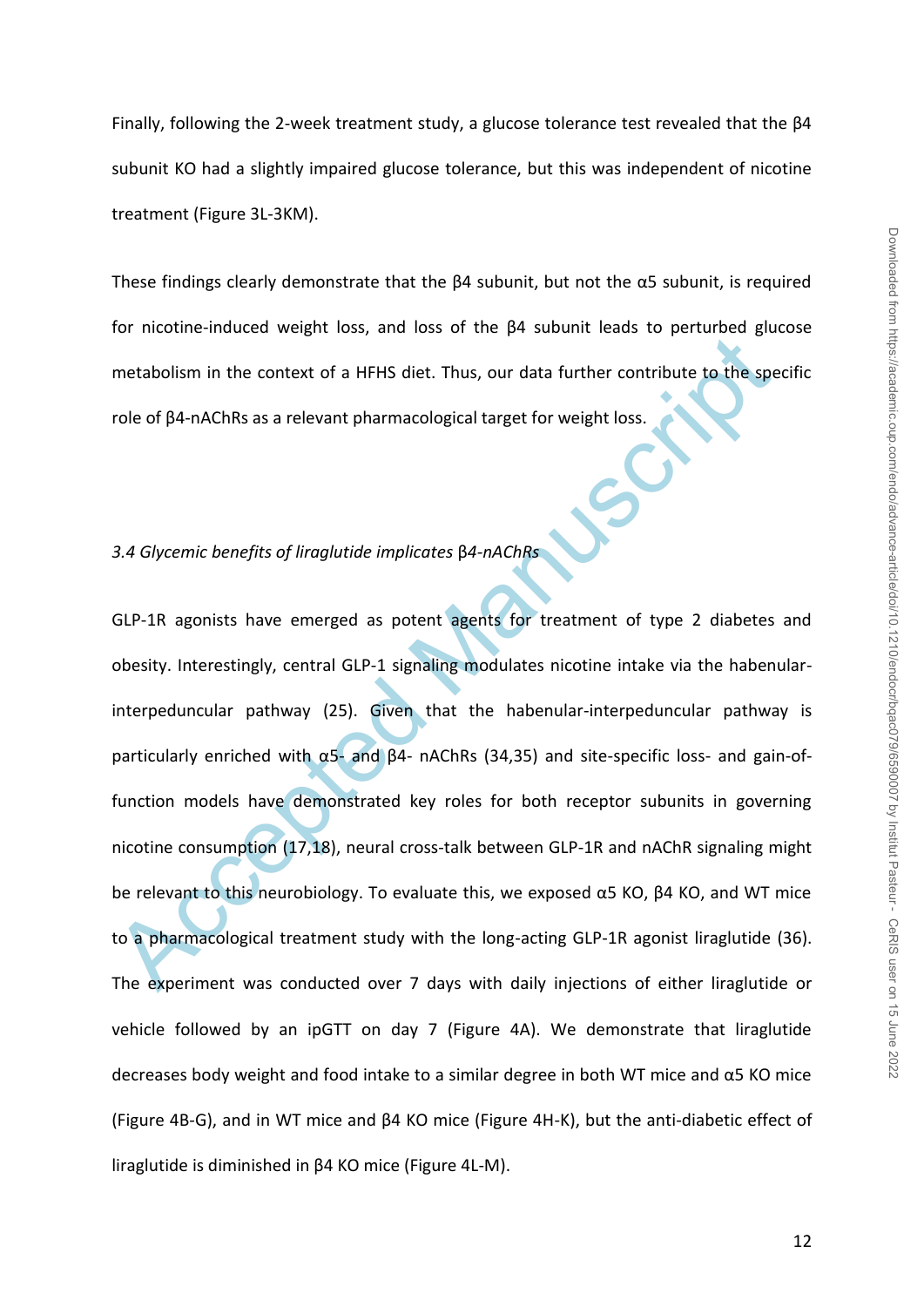#### **4. Discussion**

cluster in the physiological regulation of energy homeostasis and food reward and in responsion-<br>incotine and GLP-1 weight-lowering pharmacology. We show that both subunits are abund<br>expressed in the hypothalamus and stria Despite ~1 billion tobacco users globally (37), remarkably little is known about the physiological and molecular mechanism by which nicotine affects energy homeostasis. In the brain, nicotine signals through pentameric nAChRs comprised of 7 different α subunits and 3 different β subunits. Here, we evaluated the role of the α5 and β4 subunits from the α5-α3-β4 (*CHRNA5-CHRNA3-CHRNB4*) gene cluster in the physiological regulation of energy homeostasis and food reward and in response to nicotine and GLP-1 weight-lowering pharmacology. We show that both subunits are abundantly expressed in the hypothalamus and striatum and that they have opposing roles in food reward. Moreover, we demonstrate that nAChRs containing β4 subunits are indispensable for the effects of nicotine on food intake and weight loss and that they are important for the benefits of GLP-1R agonism on glucose metabolism. In agreement with previous work (Jall et al., 2020), these findings suggest that ligands selective for β4 -nAChRs hold promise for targeting the inherent benefits of nicotinic receptor activity on energy metabolism.

The rewarding effects of nicotine are often ascribed to nAChRs containing β2 subunits in the ventral tegmental area (38–40). High doses of nicotine also result in co-activation of nAChRs containing α5, α3, and β4 subunits in the medial habenula that, through projections to the interpeduncular nucleus, promote nicotine avoidance (17,19,41,42). Loss-of-function models have confirmed key roles for both α5 and β4 subunits in governing nicotine sensitivity (43). At low doses, β4 KO mice administer less nicotine compared to WT mice (18), whereas  $\alpha$ 5 KO mice are reported to have reduced nicotine sensitivity and thus self-administer more nicotine than WT mice at high concentrations of nicotine (17,44,45). Here, we find that β4 KO mice consume less HFHS diet than WT mice in a food reward paradigm. This observation agrees with recent work showing diminished food reward in β4 KO mice using an operant conditioning task for palatable food reward (18). Speaking against a robust role for β4 in food reward and palatable food intake, we failed to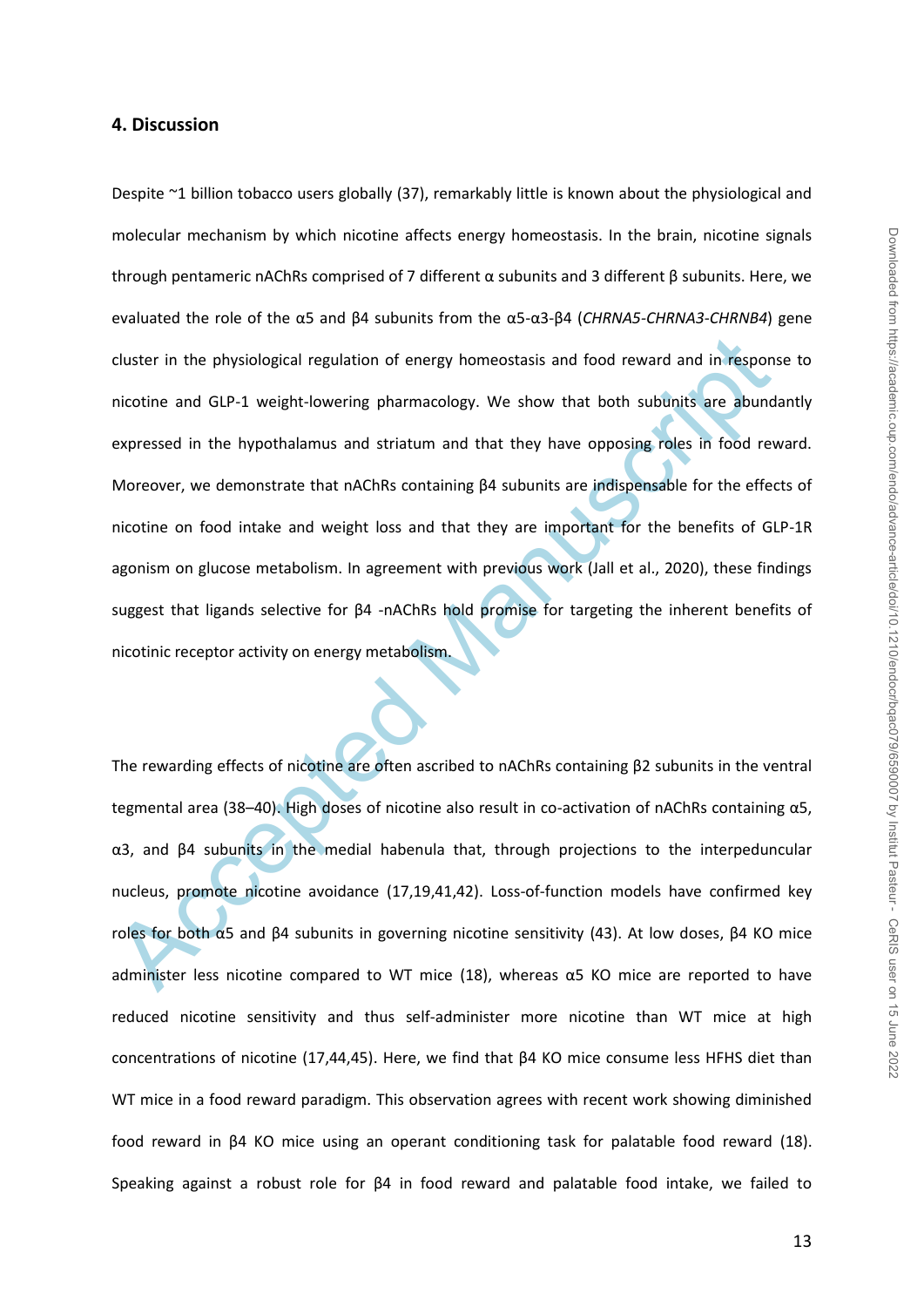demonstrate a sucrose drinking phenotype. Conversely, and in agreement with a role for the α5 subunit in providing an inhibitory reward signal, we find that α5 KO mice overconsume the rewarding HFHS diet relative to WT mice. Further, our data agree with recent work showing increased food seeking relapse in rats with a CHRNA5 gene variant (46). Together, this points to shared neurobiological pathways of nicotine- and food reward titration. Importantly, the observed genotype-specific food motivated behavior is abrogated in the context of chronic *ad libitum* access to HFHS diet as both α5 KO mice and β4 KO mice develop a diet-induced obese phenotype similar to WT mice.

Etheration of B4 RC motivation is a subgrade in the context of chronic constraints in the HFHS diet as both aS KO mice and β4 KO mice develop a diet-induced obsee phenotype simil<br>WT mice.<br>WT mice.<br>The motion in α3 mRNA in It is notable that ablation of both α5 and β4 subunits leads to a comparable and concomitant reduction in α3 mRNA in the hypothalamus and striatum. As such, the respective KO models can be regarded as full KOs of the α5 and β4 subunits and partial knock-down of the α3 subunit. The remnant α3 mRNA expression, however, does not necessarily result in reduced levels of α3 protein expression. Importantly, the similar reduction in  $\alpha$ 3 mRNA between  $\alpha$ 5 and β4 KO mice, along with α5 mRNA reduction in β4 KO mouse hypothalamus, implies that the phenotypes observed in this study are not confounded by differential changes in redundant subunit expression. This underscores the exclusive role for β4-nAChRs in driving nicotine induced weight loss. This finding substantiates previous work focusing on β4 knock-down in the ARC (14,32). α7- and β2-nAChRs have been implicated previously in homeostatic food intake regulation (47–49), and here we show a role for α5 and β4 subunits in food reward. However, in terms of pharmacological nicotine, the effects on weight loss appear to be exclusively governed by β4-nAChRs.

Central GLP-1 receptors are reported to act on habenular avoidance circuits to control nicotine intake (25), emphasizing neural crosstalk between nAChRs and GLP-1Rs. This encouraged us to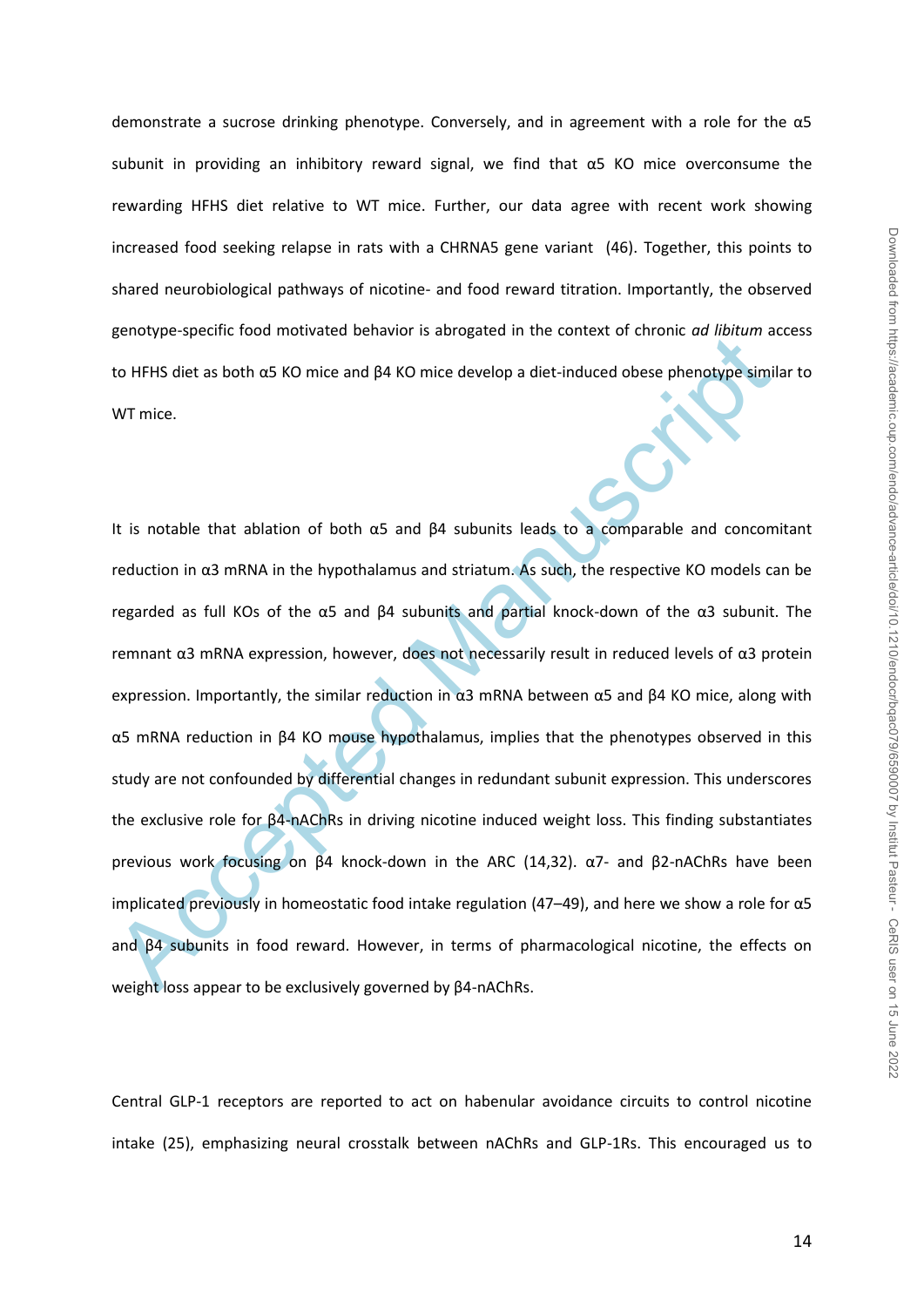evaluate if the full metabolic benefits of pharmacological GLP-1R agonism implicates functional α5 or β4-nAChRs. Whereas the liraglutide-induced weight loss was intact in both α5 KO and β4 KO mice, the effect of liraglutide on reversing diet-induced glucose intolerance was impaired in β4 KO mice. The implication of β4-nAChRs in glucose metabolism is supported by previous work demonstrating that pharmacological activation of α3β4-nAChRs improves peripheral insulin sensitivity and reverses diet-induced glucose intolerance in mice (33,50). Together, these findings encourage further investigations into nAChRs, and in particular β4-nAChRs, in physiological and pharmacological regulation of glucose metabolism. It should be of particular interest to investigate metabolic benefits of coordinated pharmacological agonism at both β4-nAChRs and GLP-1R as well as to evaluate if variations in the CHRNA5-CHRNA3-CHRNB4 gene region influence responsiveness to long-acting GLP-1R agonists in humans.

the motetal glatese infortainte in finite (33,59). Figencia, these inforting entitings entitled interstigations into nAChRs, and in particular β4-nAChRs, in physiological and pharmacological and pharmacological and pharma In summary, we report a divergent role of  $α5$ - and  $β$ 4-nAChRs in food reward. More work is needed to decipher the mechanistic underpinnings by which the cholinergic system governs food motivated behaviors and how this integrates with canonical energy homeostatic signals. Smoking cessation leads to weight gain and short-term risk of type 2 diabetes. Importantly, the negative influence on metabolic parameters is surpassed by the benefits of quitting smoking through reduction of cardiovascular and all-cause mortality (51). The question is whether or not the metabolic benefits of nAChR-targeting can be harnessed *without* compromising safety. The results presented here substantiate the importance of the β4 subunit in energy metabolism and encourage further work evaluating selective targeting of β4-nAChRs for treatment of metabolic disease.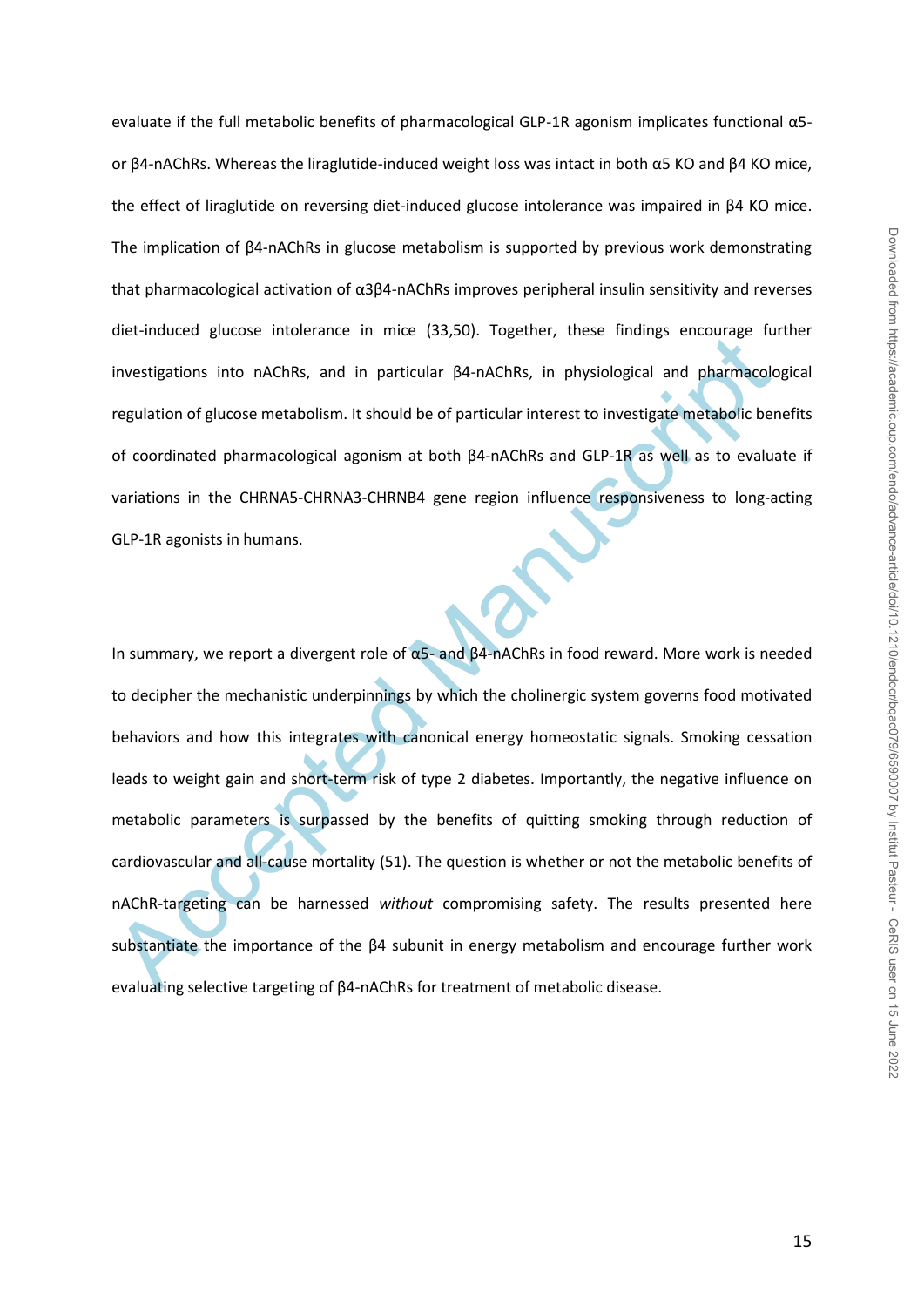## **Acknowledgements**

We thank the members of the Clemmensen Group for valuable input.

Accepted Manuscript

## **Data availability**

All data generated and analyzed are included in this article or in the data repositories; Figshare repository for supplementary Figure 1 and Supplementary Table 1, which are listed in References;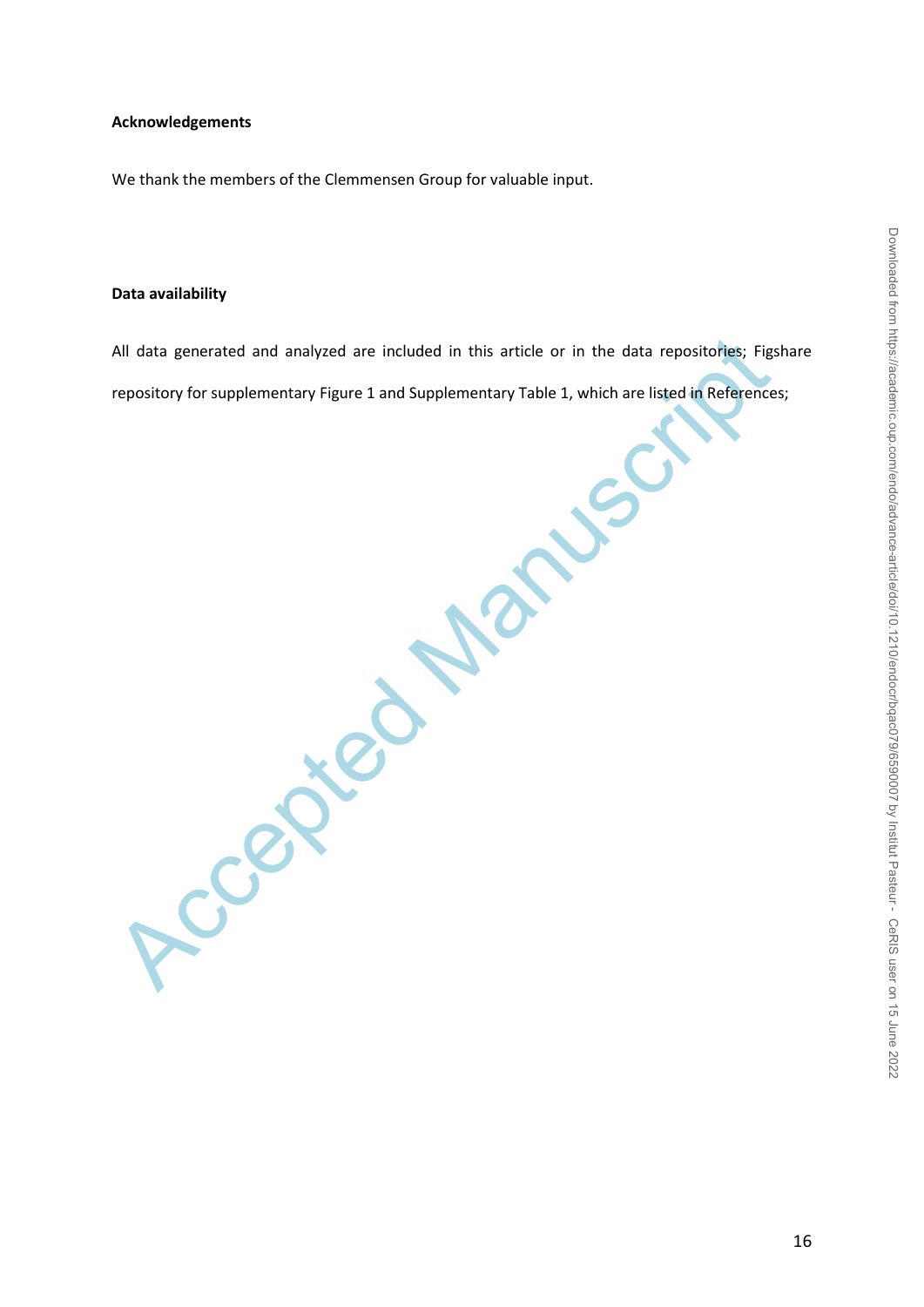- (1) Audrain-Mcgovern J, Benowitz NL. Cigarette Smoking, Nicotine, and Body Weight. *Clin Pharmacol Ther*. 2011;90(1):164.
- (2) Albanes D, Jones DY, Micozzi MS, Mattson ME. Associations between smoking and body weight in the US population: analysis of NHANES II. *Am J Public Health*. 1987;77(4):439-444.
- (3) Harris KK, Zopey M, Friedman TC. Metabolic effects of smoking cessation. *Nat Rev Endocrinol*. 2016;12(5):299-308.
- (4) Hofstetter A, Schutz Y, Jéquier E, Wahren J. Increased 24-Hour Energy Expenditure in Cigarette Smokers. *N Engl J Med*. 1986;314(2):79-82.
- (5) Perkins K. Metabolic effects of cigarette smoking. *J Appl Physiol*. 1992;72(2):401-409.
- (6) Williamson DF, Madans J, Anda RF, Kleinman JC, Giovino GA, Byers T. Smoking cessation and severity of weight gain in a national cohort. *N Engl J Med*. 1991;324(11):739-745.
- (7) Zoli M, Picciotto MR. Nicotinic Regulation of Energy Homeostasis. *Nicotine Tob Res*. 2012;14(11):1270-1290.
- (2) Albanes D, Jones DY, Micozzi MS, Mattson ME. Associations between smoking and body<br>
weight in the US population: analysis of NHANES II. *Am J Public Health.* 1987;77(4):439-44<br>
13) Harris KK, Zopey M, Friedman TC. Met (8) Martínez De Morentin PB, Whittle AJ, Fernø J, et al. Nicotine induces negative energy balance through hypothalamic AMP-activated protein kinase. *Diabetes*. 2012;61(4):807-817.
- (9) Schwartz A, Bellissimo N. Nicotine and energy balance: A review examining the effect of nicotine on hormonal appetite regulation and energy expenditure. *Appetite*. 2021;164:105260.
- (10) Grunberg N. The effects of nicotine and cigarette smoking on food consumption and taste preferences. *Addict Behav*. 1982;7(4):317-331.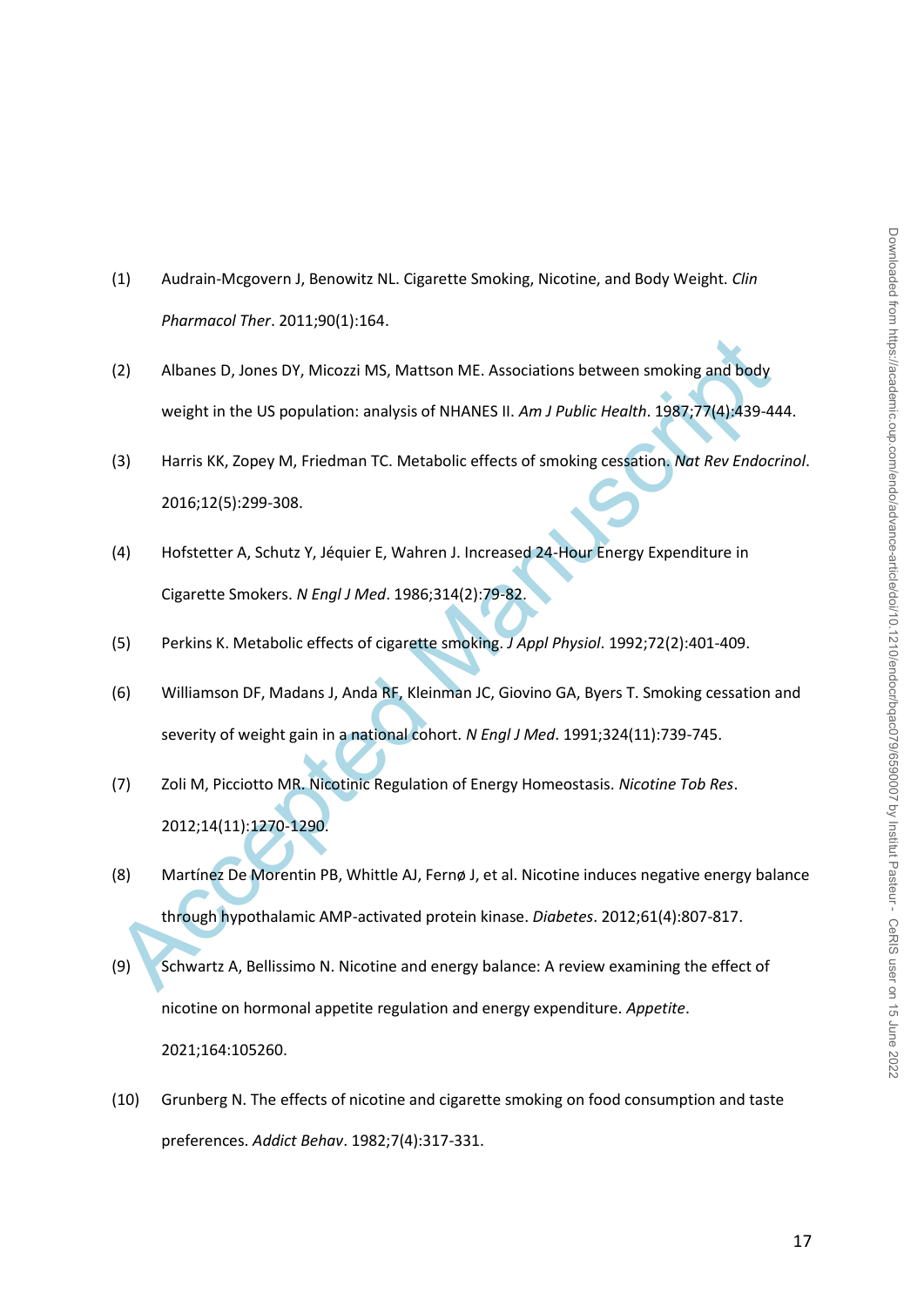- (11) Changeux JP. Nicotine addiction and nicotinic receptors: lessons from genetically modified mice. *Nat Rev Neurosci*. 2010;11(6):389-401.
- (12) Jun H, Yu H, Gong J, et al. An immune-beige adipocyte communication via nicotinic acetylcholine receptor signaling. *Nat Med 2018 246*. 2018;24(6):814-822.
- (13) Berrettini W, Yuan X, Tozzi F, et al. Alpha-5/alpha-3 nicotinic receptor subunit alleles increase risk for heavy smoking. *Mol Psychiatry*. 2008;13(4):368-373.
- (14) Mineur YS, Abizaid A, Rao Y, et al. Nicotine Decreases Food Intake Through Activation of POMC Neurons. *Science*. 2011;332(6035):1330-1332.
- (15) Lassi G, Taylor AE, Timpson NJ, et al. The CHRNA5-A3-B4 Gene Cluster and Smoking: From Discovery to Therapeutics. *Trends Neurosci*. 2016;39:851-861.
- (16) Scholze P, Koth G, Orr-Urtreger A, Huck S. Subunit composition of  $\alpha$ 5-containing nicotinic receptors in the rodent habenula. *J Neurochem*. 2012;121(4):551-560.
- (17) Fowler CD, Lu Q, Johnson PM, Marks MJ, Kenny PJ. Habenular α5 nicotinic receptor subunit signalling controls nicotine intake. *Nature*. 2011;471(7340):597-601.
- risk for heavy smoking. *Mol Psychiatry*. 2008;13(4):368-373.<br>
(14) Mineur YS, Abizaid A, Rao Y, et al. Nicotine Decreases Food Intake Through Activation of<br>
POMC Neurons. Science. 2011;332(6035):1330-1332.<br>
(15) Lassi G, (18) Husson M, Harrington L, Tochon L, et al. b4-Nicotinic Receptors Are Critically Involved in Reward-Related Behaviors and Self-Regulation of Nicotine Reinforcement. *J Neurosci*. 2020;40(17):3465-3477.
- (19) Jensen KP, Devito EE, Herman AI, Valentine GW, Gelernter J, Sofuoglu M. A CHRNA5 Smoking Risk Variant Decreases the Aversive Effects of Nicotine in Humans. *Neuropsychopharmacol 2015 4012*. 2015;40(12):2813-2821.
- (20) Bierut LJ, Stitzel JA, Wang JC, et al. Variants in nicotinic receptors and risk for nicotine dependence. *Am J Psychiatry*. 2008;165(9):1163-1171.
- (21) Furberg H, Kim Y, Dackor J, et al. Genome-wide meta-analyses identify multiple loci associated with smoking behavior. *Nat Genet 2010 425*. 2010;42(5):441-447.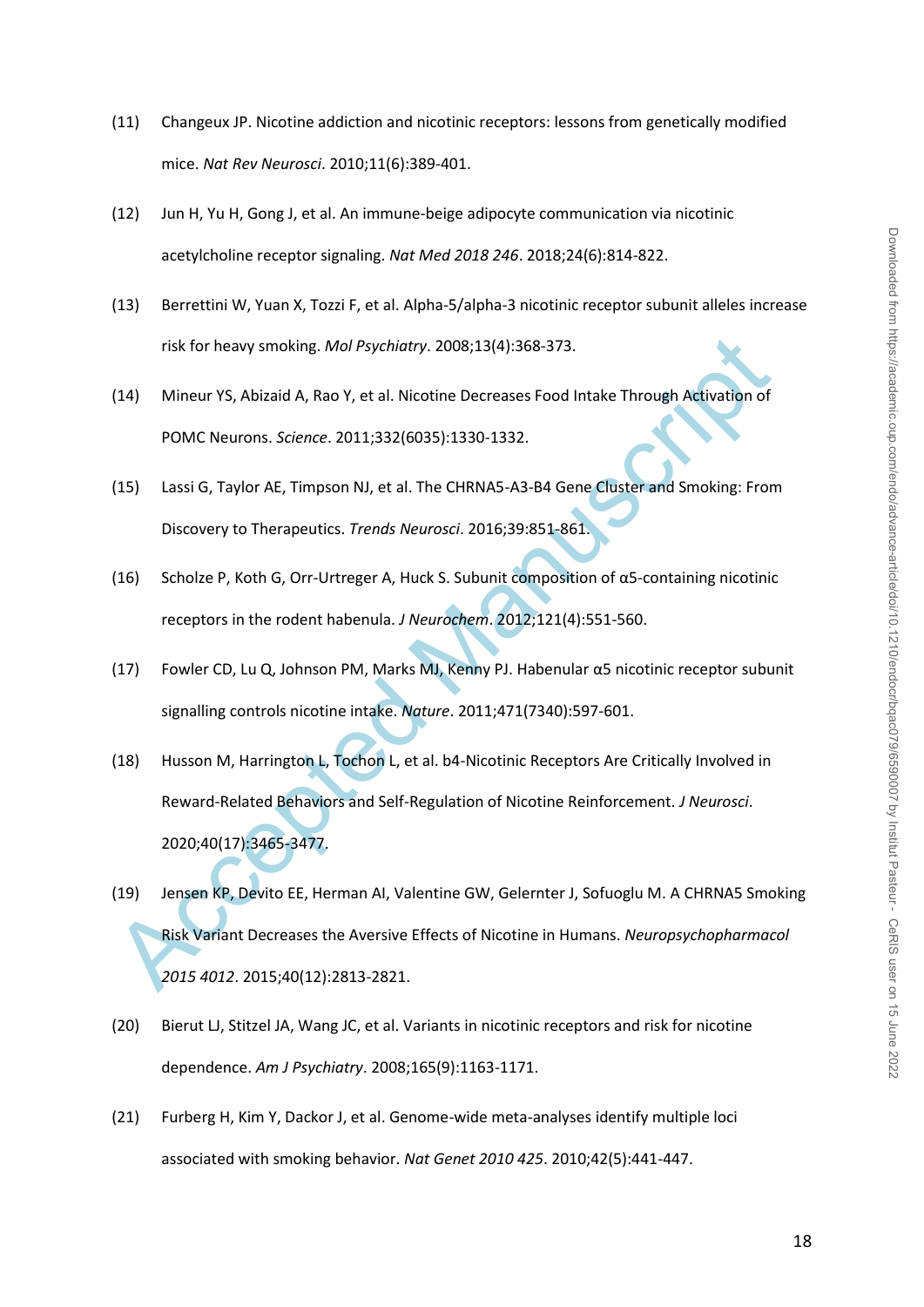- (22) Taylor AE, Morris RW, Fluharty ME, et al. Stratification by Smoking Status Reveals an Association of CHRNA5-A3-B4 Genotype with Body Mass Index in Never Smokers. *PLoS Genet*. 2014;10(12).
- (23) Justice AE, Winkler TW, (...), Cupples LA. Genome-wide meta-analysis of 241,258 adults accounting for smoking behaviour identifies novel loci for obesity traits. *Nat Commun 2017 81*. 2017;8(1):1-19.
- (24) Elayouby KS, Ishikawa M, Dukes AJ, et al.  $\alpha$ 3\* Nicotinic Acetylcholine Receptors in the Habenula-Interpeduncular Nucleus Circuit Regulate Nicotine Intake. *J Neurosci*. 2021;41(8):1779-1787.
- (25) Tuesta LM, Chen Z, Duncan A, et al. GLP-1 acts on habenular avoidance circuits to control nicotine intake. *Nat Neurosci 2017 205*. 2017;20(5):708-716.
- (26) Salas R, Orr-Urtreger A, Broide RS, Beaudet A, Paylor R, De Biasi M. The Nicotinic Acetylcholine Receptor Subunit α5 Mediates Short-Term Effects of Nicotine in Vivo. *Mol Pharmacol*. 2003;63(5):1059-1066.
- 81. 2017;8(1):1-19.<br>
(24) Elayouby KS, Ishikawa M, Dukes AJ, et al.  $a3^*$  Nicotinic Acetylcholine Receptors in the<br>
Habenula-Interpeduncular Nucleus Circuit Regulate Nicotine Intake. J Neurosid.<br>
2021;41(8):1779-1787.<br>
(2 (27) Xu W, Orr-Urtreger A, Nigro F, et al. Multiorgan autonomic dysfunction in mice lacking the beta2 and the beta4 subunits of neuronal nicotinic acetylcholine receptors. *J Neurosci*. 1999;19(21):9298-9305.
- (28) Breum AW, Falk S, Svendsen CSA, Nicolaisen TS, Maskos U, Clemmensen C, (2022): Supplementary Table 1. figshare. Dataset. https://doi.org/10.6084/m9.figshare.19698550.v2.
- (29) Zoli M, Le Novère N, Hill JA, Changeux JP. Developmental regulation of nicotinic ACh receptor subunit mRNAs in the rat central and peripheral nervous systems. *J Neurosci*. 1995;15(3 Pt 1):1912-1939.
- (30) Le Novére N, Corringer PJ, Changeux JP. The Diversity of Subunit Composition in nAChRs: Evolutionary Orgins, physiologic and Pharmacologic Consequences. Published online 2002.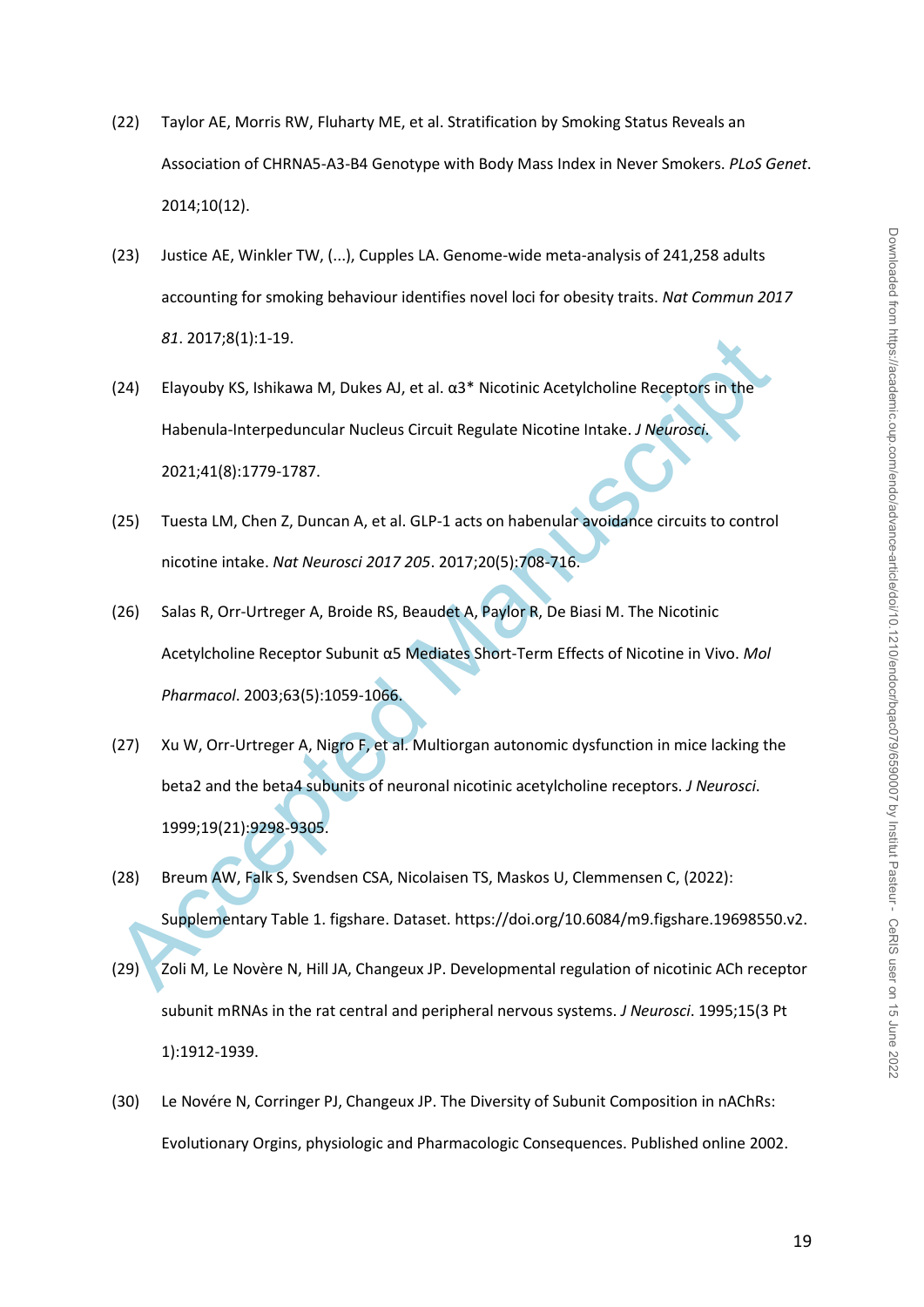- (31) Breum AW, Falk S, Svendsen CSA, Nicolaisen TS, Maskos U, Clemmensen C (2022): Supplementary Figure 1. figshare. Figure. https://doi.org/10.6084/m9.figshare.19698427.v2.
- (32) Calarco CA, Li Z, Taylor SR, et al. Molecular and cellular characterization of nicotinic acetylcholine receptor subtypes in the arcuate nucleus of the mouse hypothalamus. *Eur J Neurosci*. 2018;48(1):1600-1619.
- (33) Clemmensen C, Jall S, Kleinert M, et al. Coordinated targeting of cold and nicotinic receptors synergistically improves obesity and type 2 diabetes. *Nat Commun 2018 91*. 2018;9(1):1-13.
- (34) Eggan B, McCallum S. The Medial Habenula-Interpeduncular Nucleus Pathway in Nicotine Sensitization: The Role of α3β4 Nicotinic Acetylcholine Receptors and Substance P. *Neurosci Nicotine Mech Treat*. Published online January 1, 2019:251-258.
- (33) Clemmensen C, Jail S, Kleinert M, et al. Coordinated targeting of cold and nicotinic recept<br>synergistically improves obesity and type 2 diabetes. Nat Commun 2018 91. 2018;9(1):1-1<br>(34) Eggan B, McCallum S. The Medial (35) Grady SR, Moretti M, Zoli M, et al. Rodent Habenulo–Interpeduncular Pathway Expresses a Large Variety of Uncommon nAChR Subtypes, But Only the α3β4 and α3β3β4 Subtypes Mediate Acetylcholine Release. *J Neurosci*. 2009;29(7):2272-2282.
- (36) Knudsen LB. Liraglutide: the therapeutic promise from animal models. *Int J Clin Pract*. 2010;64(SUPPL. 167):4-11.
- (37) World Health Organization. *WHO Report on the Global Tobacco Epidemic 2021: Adressing New and Emerging Products*.; 2021.
- (38) Subramaniyan M, Dani JA. Dopaminergic and cholinergic learning mechanisms in nicotine addiction. *Ann N Y Acad Sci*. 2015;1349(1):46.
- (39) De Biasi M, Dani JA. Reward, addiction, withdrawal to nicotine. *Annu Rev Neurosci*. 2011;34:105-130.
- (40) Picciotto MR, Zoli M, Rimondini R, et al. Acetylcholine receptors containing the β2 subunit are involved in the reinforcing properties of nicotine. *Nat 1998 3916663*. 1998;391(6663):173- 177.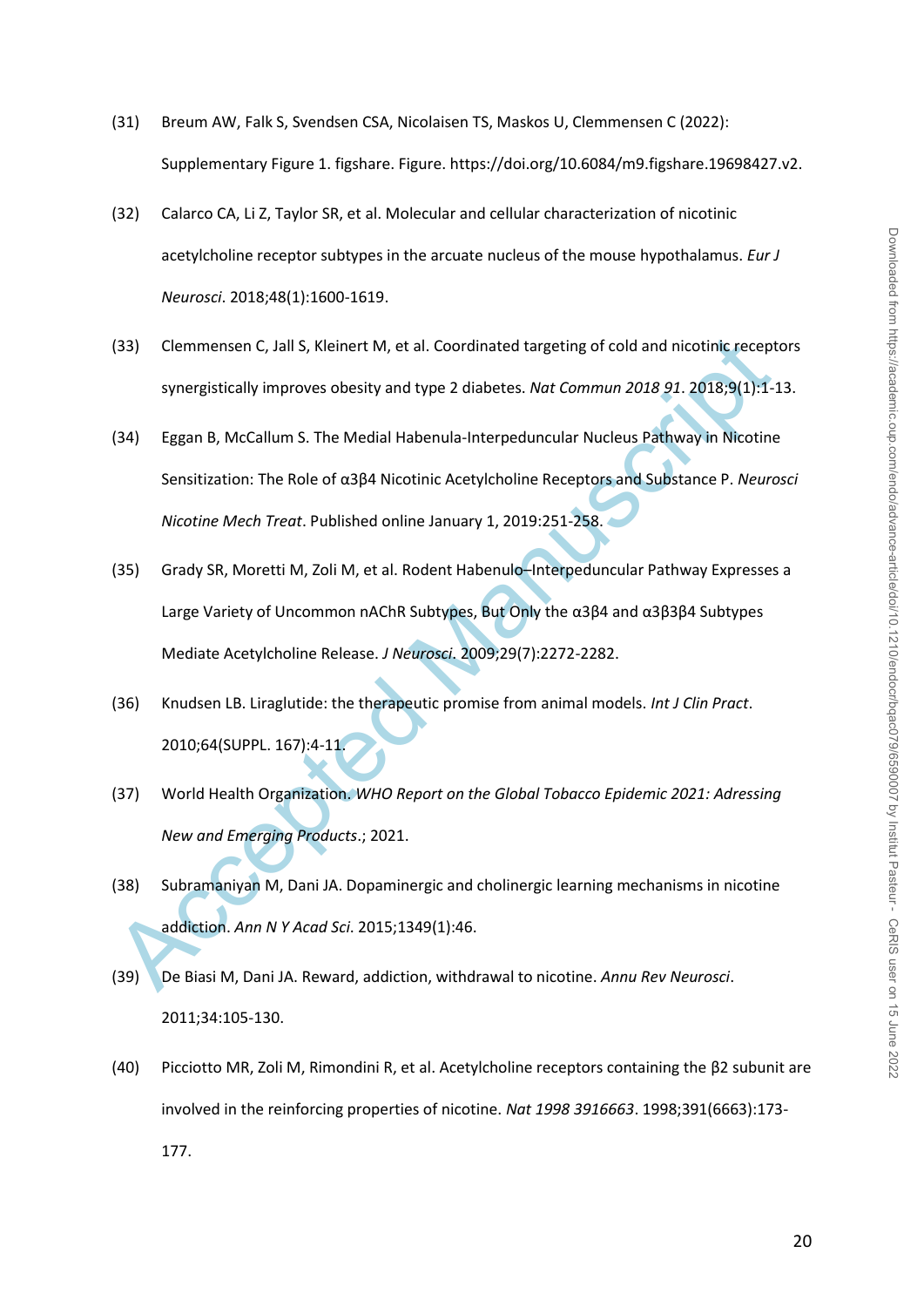- (41) Fowler CD, Tuesta L, Kenny PJ. Role of  $\alpha$ 5\* nicotinic acetylcholine receptors in the effects of acute and chronic nicotine treatment on brain reward function in mice. *Psychopharmacology (Berl)*. 2013;229:503-513.
- (42) Frahm S, Ślimak MA, Ferrarese L, et al. Aversion to nicotine is regulated by the balanced activity of β4 and α5 nicotinic receptor subunits in the medial habenula. *Neuron*. 2011;70(3):522-535.
- (43) Fowler CD, Kenny PJ. Nicotine aversion: Neurobiological mechanisms and relevance to tobacco dependence vulnerability. *Neuropharmacology*. 2014;76(PART B):533-544.
- (44) Morel C, Fattore L, Pons S, et al. Nicotine consumption is regulated by a human polymorphism in dopamine neurons. *Mol Psychiatry*. 2014;19(8):930-936.
- (45) Bagdas D, Diester CM, Riley J, et al. Assessing nicotine dependence using an oral nicotine free-choice paradigm in mice. *Neuropharmacology*. 2019;157:107669.
- 2011;70(3):522-535.<br>
43) Fowler CD, Kenny PJ. Nicotine aversion: Neurobiological mechanisms and relevance to<br>
tobacco dependence vulnerability. *Neuropharmocology*. 2014;76(PART B):533-544.<br>
44) Morel C, Fattore L, Pons S, (46) Besson M, Forget B, Correia C, Blanco R, Maskos U. Profound alteration in reward processing due to a human polymorphism in CHRNA5: a role in alcohol dependence and feeding behavior. *Neuropsychopharmacology*. 2019;44(11):1906-1916.
- (47) Dezfuli G, Kellar K, Dretchen K, Tizabi Y, Sahibzada N, Gillis R. Evidence for the role of β2\* nAChR desensitization in regulating body weight in obese mice. *Neuropharmacology*. 2016;110(Pt A):165-174.
- (48) Marrero MB, Lucas R, Salet C, et al. An α7 Nicotinic Acetylcholine Receptor-Selective Agonist Reduces Weight Gain and Metabolic Changes in a Mouse Model of Diabetes. *J Pharmacol Exp Ther*. 2010;332(1):173-180.
- (49) Somm E, Guérardel A, Maouche K, et al. Concomitant alpha7 and beta2 nicotinic AChR subunit deficiency leads to impaired energy homeostasis and increased physical activity in mice. *Mol Genet Metab*. 2014;112(1):64-72.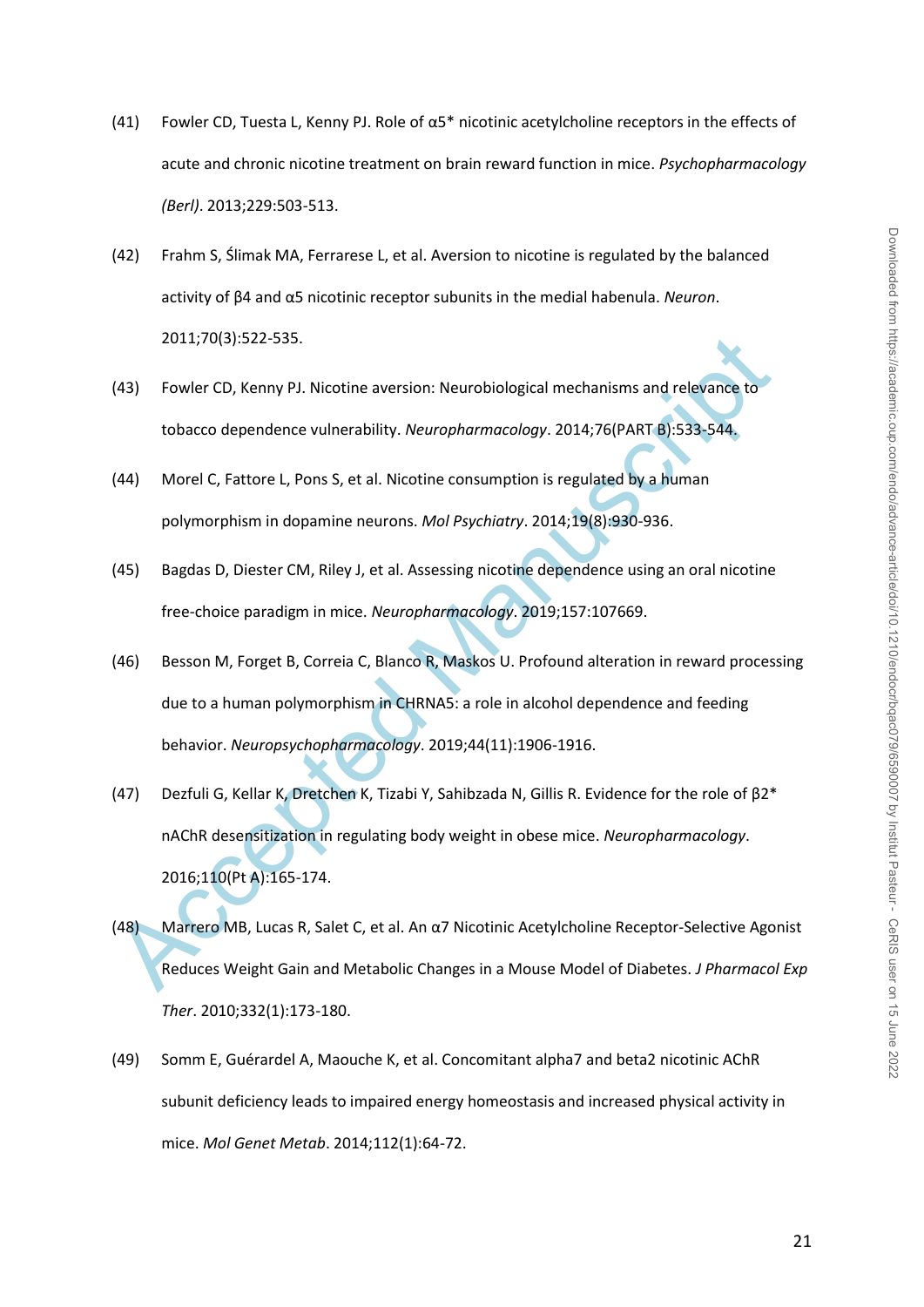- Downloaded from https://academic.oup.com/endo/advance-article/doi/10.1210/endocr/bqac079/6590007 by Institut Pasteur CeRIS user on 15 June 2022 Downloaded from https://academic.oup.com/endo/advance-article/doi/10.1210/endocr/bqac079/6590007 by Institut Pasteur - CeRIS user on 15 June 2022
- (50) Jall S, De Angelis M, Lundsgaard A, et al. Pharmacological targeting of 34 nicotinic receptors improves peripheral insulin sensitivity in mice with diet-induced obesity. *Diabetologia*. 2020;63:1236-1247.
- (51) Hu Y, Zong G, Liu G, et al. Smoking Cessation, Weight Change, Type 2 Diabetes, and Mortality. *N Engl J Med*. 2018;379(7):623-632.

Accepted Manuscript

22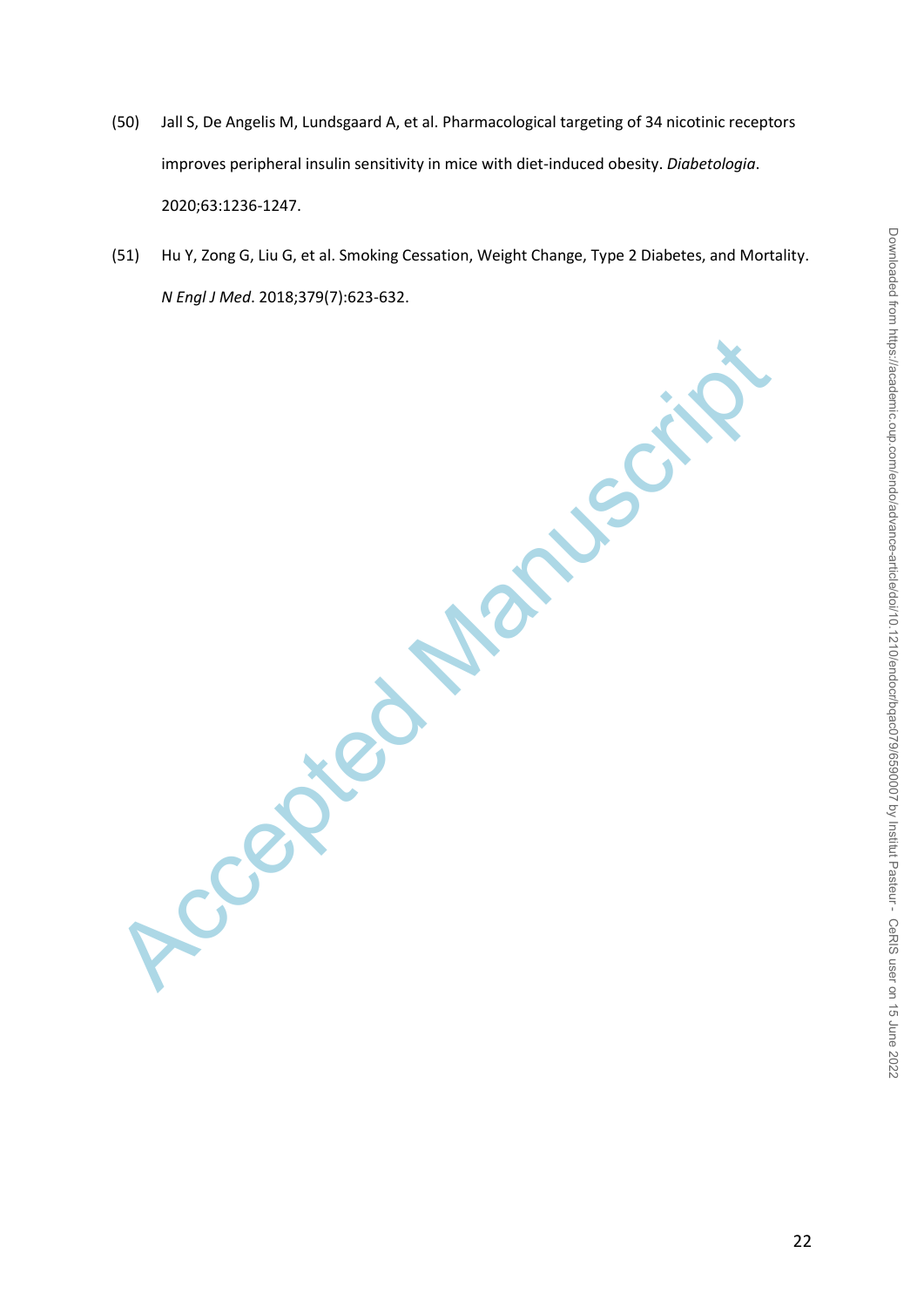## **Table 1:**

| Gene                      | Forward primer (5'-3-)          | R |
|---------------------------|---------------------------------|---|
| <b>CHRNA5</b>             | CGTCCGCGAGGTTGTTGAAG            | A |
| CHRNA3                    | <b>GCCAAAGAGATTCAAGATGATTGG</b> | Т |
| CHRNB4                    | <b>ATCAGAGTGTCATCGAGGACTG</b>   | C |
| CHRNB <sub>2</sub>        | TGACCAGAGTGTGAGGGAGG            | A |
| CHRNA4                    | GACTTCTCGGTGAAGGAGGAC           | G |
| CHRNA7                    | <b>CCTAAGTGGACCAGGATCATTC</b>   | Α |
| Rpl13a                    | GGA GGG GCA GGT TCT GGT AT      | Т |
| Table 1: Drimars for aDCD |                                 |   |

Ccepted Manuscript

**Gene Forward primer (5'-3-) Reverse primer (5'-3')**

AGCTGCTTGACTGCTCACTAAG CTGGGGCTATTGAGAAAGTGC CACTAGGCTGCTCATATCATCC **AGCTGCAAATGAGAGACCTCAC** GAAGATGTGGGTGACTGACG **TGTAGAGCAGGTTGCCATTGC** GT TGA TGC CTT CAC AGC GT

**Table 1: Primers for qPCR**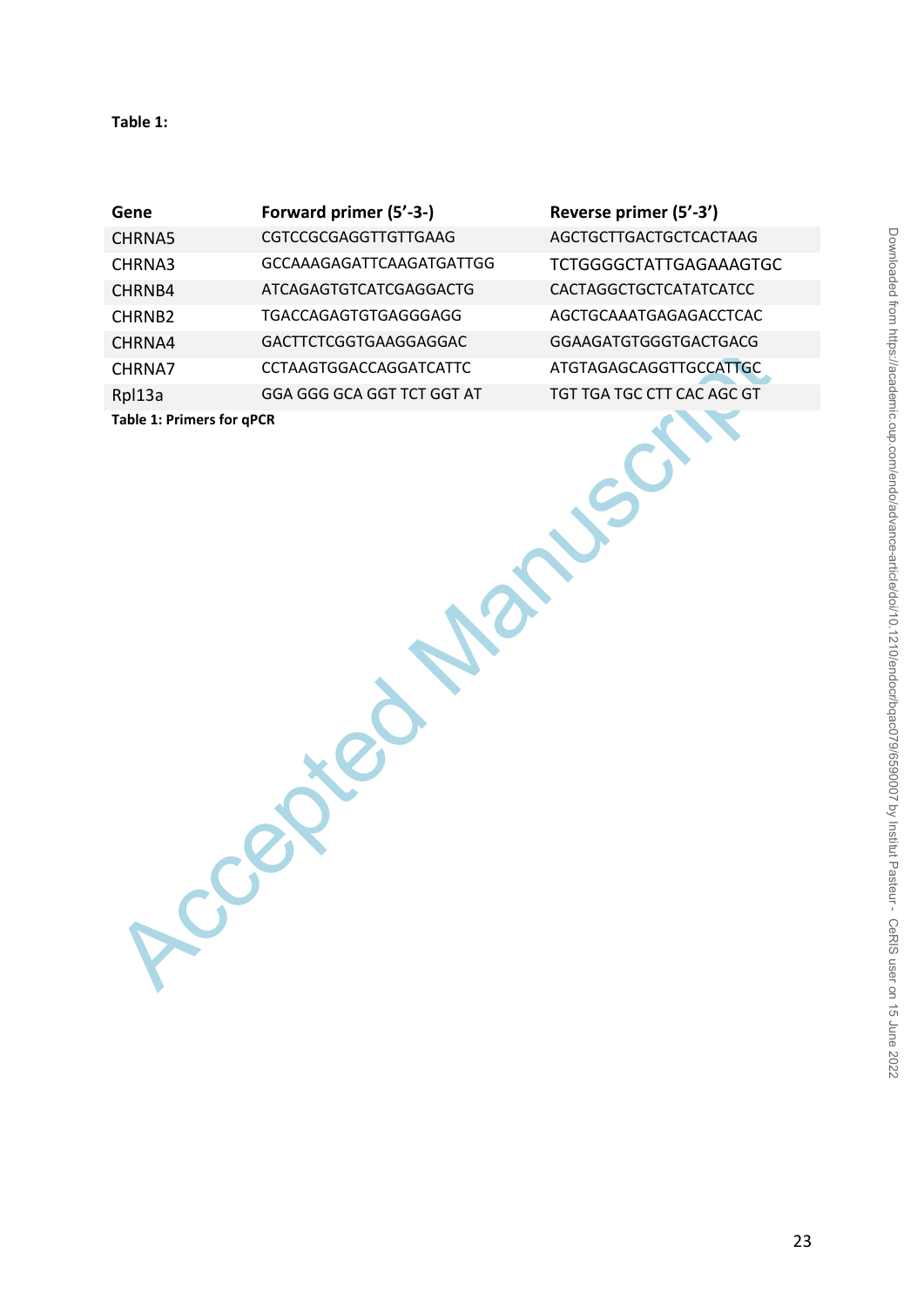#### **Legends for figures:**

**Figure 1: nAChR subunit distribution in the hypothalamus and striatum. A.** Illustration of the two brain regions in focus: hypothalamus and striatum **B.** mRNA levels of nAChR subunits α5, α3, β4, α4, α7, β2 relative to *Rpl13a* in hypothalamus and striatum. **C.** mRNA levels of nAChR subunits α5, α3, β4, and β2 relative to *Rpl13a* normalized to β4 mRNA in hypothalamus and striatum. **D.** Levels of α5, α3, and β4 mRNA relative to Rpl13a in WT and α5 KO mice in hypothalamus. **E.** Levels of α5, α3, and β4 mRNA relative to Rpl13a in WT and α5 KO mice in striatum. **F.** Levels of α5, α3, and β4 mRNA relative to Rpl13a in WT and β4 KO mice in hypothalamus. **G.** Levels of α5, α3, and β4 mRNA relative to Rpl13a in WT and β4 KO mice in striatum. Data analyzed by paired t-test (**B**) and unpaired t-test (**D**-**G**). Data presented as mean±SEM. \*p < 0.05, \*\*p < 0.01,  $***$  p < 0.0001.

Rpl 3a in WT and ds KO mice in hypothalamus. E. Levels of ds, d3, and B4 mRNA relative to Rpl 3a in W<br>as KO mice in striatum. F. Levels of ds, d3, and B4 mRNA relative to Rpl 3a in WT and B4 KO mice<br>hypothalamus. G. Levels **Figure 2: Divergent roles of α5 and β4 in food reward. A.** Body weight of WT and α5 KO on chow and HFHS diet. **B.** Body weight of WT and β4 KO on chow and HFHS diet. **C.** Schematic illustration of experimental setups for food reward and sucrose preference. **D.** Daily intake of HFHS diet for WT and α5 KO mice. **E.** Cumulative HFHS diet intake for WT and α5 KO mice. **F.** Daily intake of HFHS diet for WT and β4 KO mice. **G.** Cumulative HFHS diet intake for WT and β4 KO mice. **H.** Daily intake of sucrose water for WT and α5 KO mice. **I.** Sucrose preference in %. Sucrose intake divided by total intake of sucrose and water for WT and α5 KO. **J.** Daily intake of sucrose water for WT and β4 KO mice. **K.** Sucrose preference in %. Sucrose intake divided by total intake of sucrose and water for WT and β4 KO. Data presented as mean±SEM. Data analyzed by unpaired t-test. \*p < 0.05,  $*$ <sub>p</sub> < 0.01

**Figure 3: The β4 nAChR subunit is responsible for nicotine-induced weight loss. A.** Schematic illustration of experimental setup for nicotine pharmacology. **B-G.** Data from α5 KO and WT mice. **H-M.** Data from β4 KO and WT mice. **B.** Percentage change in body weight in response to 2 mg/kg nicotine or vehicle (saline) for α5 KO and WT mice. **C.** Percentage change in body weight at day 14 for α5 KO and WT mice. **D.** Cumulative HFHS diet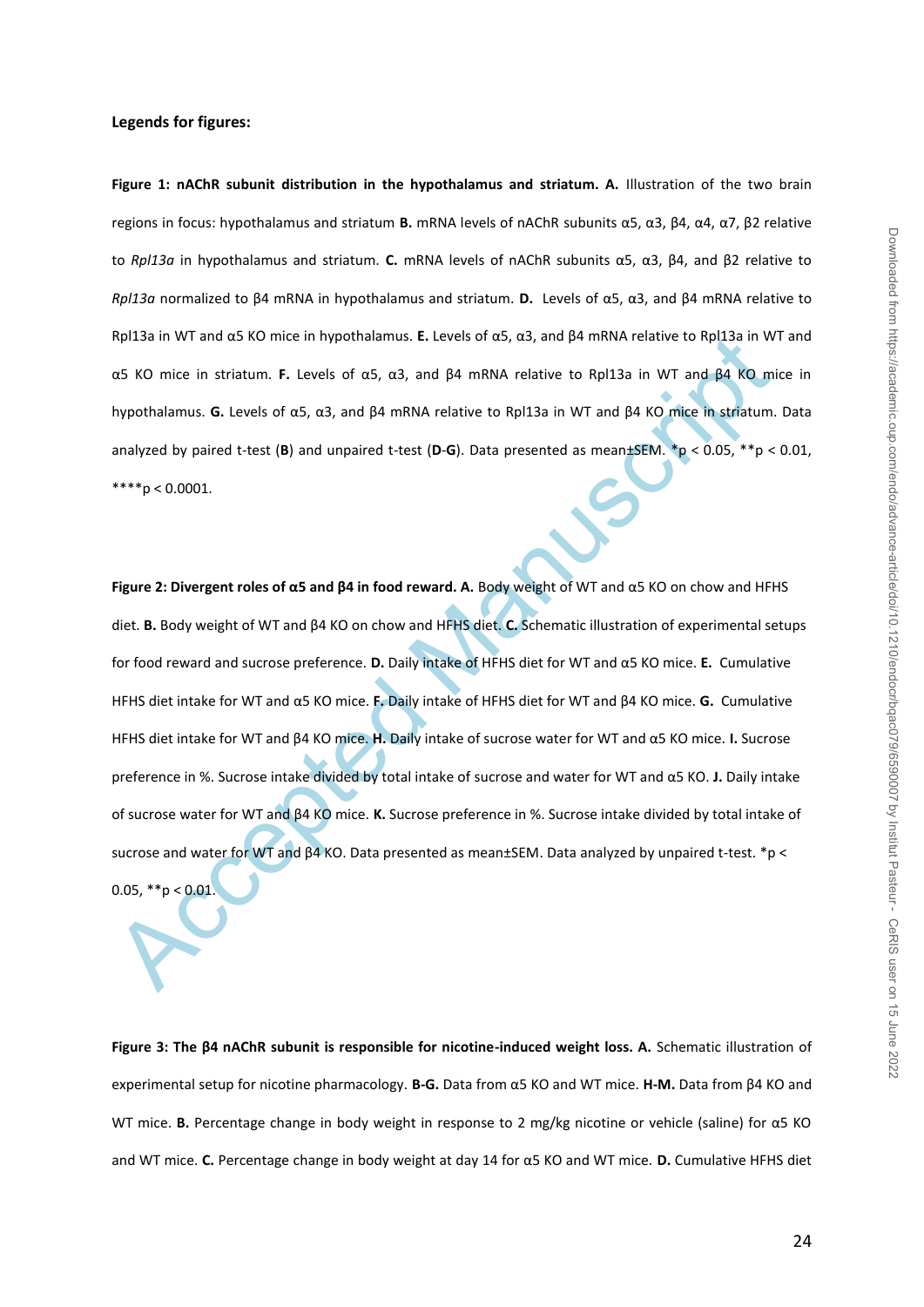intake through experiment for α5 KO and WT mice. **E.** Cumulative HFHS diet intake at day 14 for α5 KO and WT mice. **F.** Blood glucose during ipGTT on day 14 of experiment for α5 KO and WT mice. **G.** Area under curve (AUC) calculated from individual blood glucose traces after the ipGTT for α5 KO and WT mice. **H.** Percentage change in body weight in response to 2 mg/kg nicotine or vehicle (saline) for β4 KO and WT mice. **I.** Percentage change in body weight at day 14 for β4 KO and WT mice. **J.** Cumulative HFHS diet intake through experiment for β4 KO and WT mice. **K.** Cumulative HFHS diet intake at day 14 for β4 KO and WT mice **L.** ipGTT at day 14 of experiment for β4 KO and WT mice. **M.** AUC calculated from individual blood glucose traces after the ipGTT for β4 KO and WT mice. Data presented as mean±SEM. Data analyzed by 2-way ANOVA with Bonferroni posthoc test. Main effect of treatment:  $^{***}p$  < 0.001. Main effect of genotype:  $^{5555}p$  < 0.0001. Post-hoc effect: \*\**p* < 0.01,  $***p < 0.001$ .

experiment for β4 KO and WT mice. M. AUC calculated from individual blood glucose traces after the i<br>for β4 KO and WT mice. Data presented as mean±SEM. Data analyzed by 2-way ANOVA with Bonferroni<br>hoc test. Main effect of **Figure 4: Glycemic benefits of GLP-1R agonism implicates β4-containing nAChRs. A.** Schematic illustration of experimental setup for liraglutide pharmacology. **B-G.** Data from α5 KO and WT mice. **H-M.** Data from β4 KO and WT mice. **B.** Percentage change in body weight in response to 10 nmol/kg liraglutide or vehicle (saline) for α5 KO and WT mice. **C.** Percentage change in body weight at day 7 for α5 KO and WT mice. **D.** Cumulative HFHS diet intake through experiment for α5 KO and WT mice. **E.** Cumulative HFHS diet intake at day 14 for α5 KO and WT mice. **F.** Blood glucose during ipGTT at day 14 of experiment for α5 KO and WT mice. **G.** AUC calculated from individual blood glucose traces after the ipGTT for α5 KO and WT mice. **H.** Percentage change in body weight in response to 10 nmol/kg liraglutide or vehicle (saline) for β4 KO and WT mice. **I.** Percentage change in body weight at day 7 for β4 KO and WT mice. **J.** Cumulative HFHS diet intake through experiment for β4 KO and WT mice. **K.** Cumulative HFHS diet intake at day 14 for β4 KO and WT mice. **L.** Blood glucose during ipGTT at day 14 of experiment for β4 KO and WT mice. **M.** AUC calculated from individual blood glucose traces after the ipGTT for β4 KO and WT mice. Data presented as mean±SEM. Data analyzed by 2-way ANOVA with Bonferroni post-hoc test. Main effect of treatment:  $^{\#} \rho$  < 0.05,  $^{***} \rho$  < 0.01,  $^{***} \rho$  < 0.0001. Main effect of genotype:  $\frac{6}{9}$  < 0.05.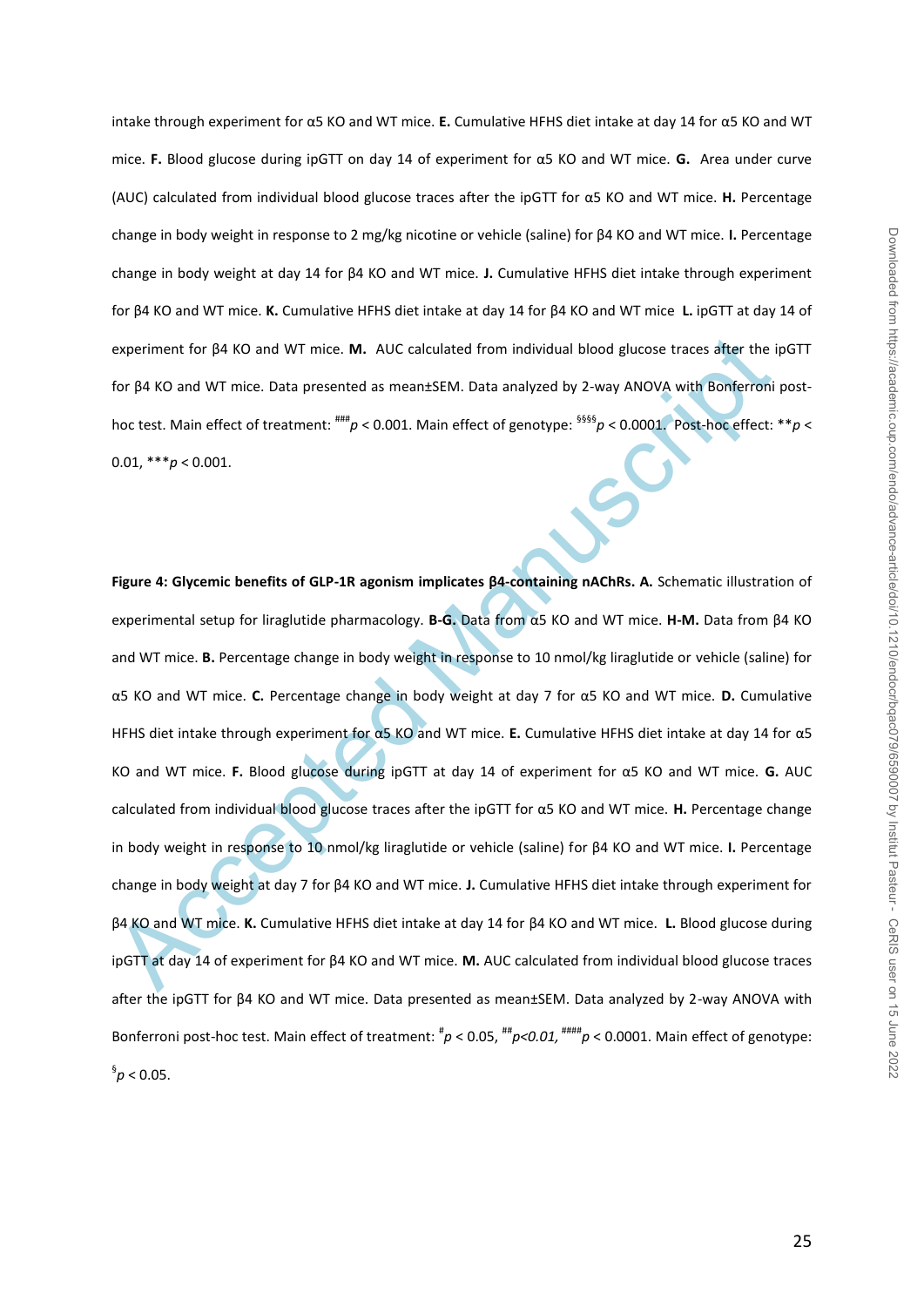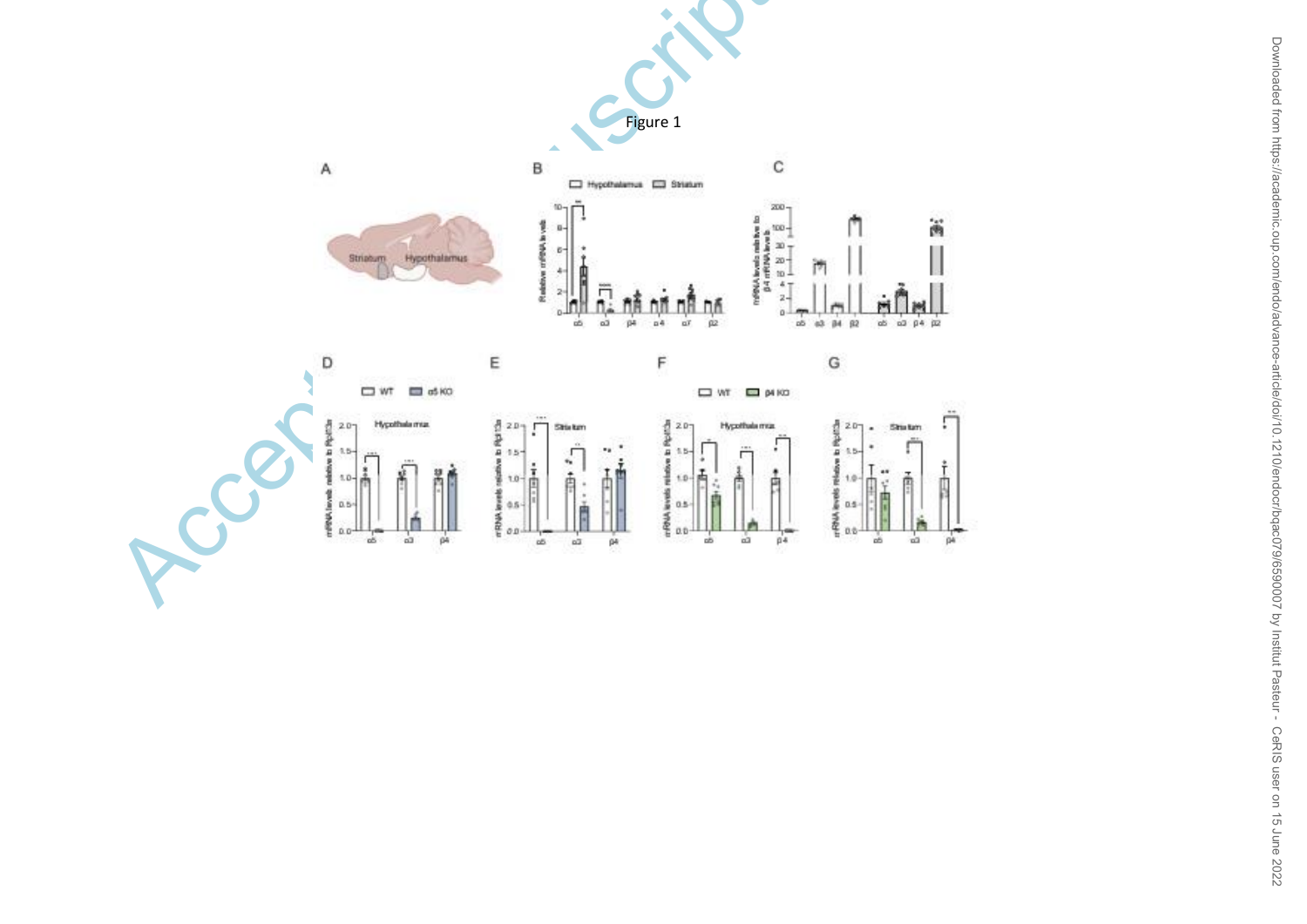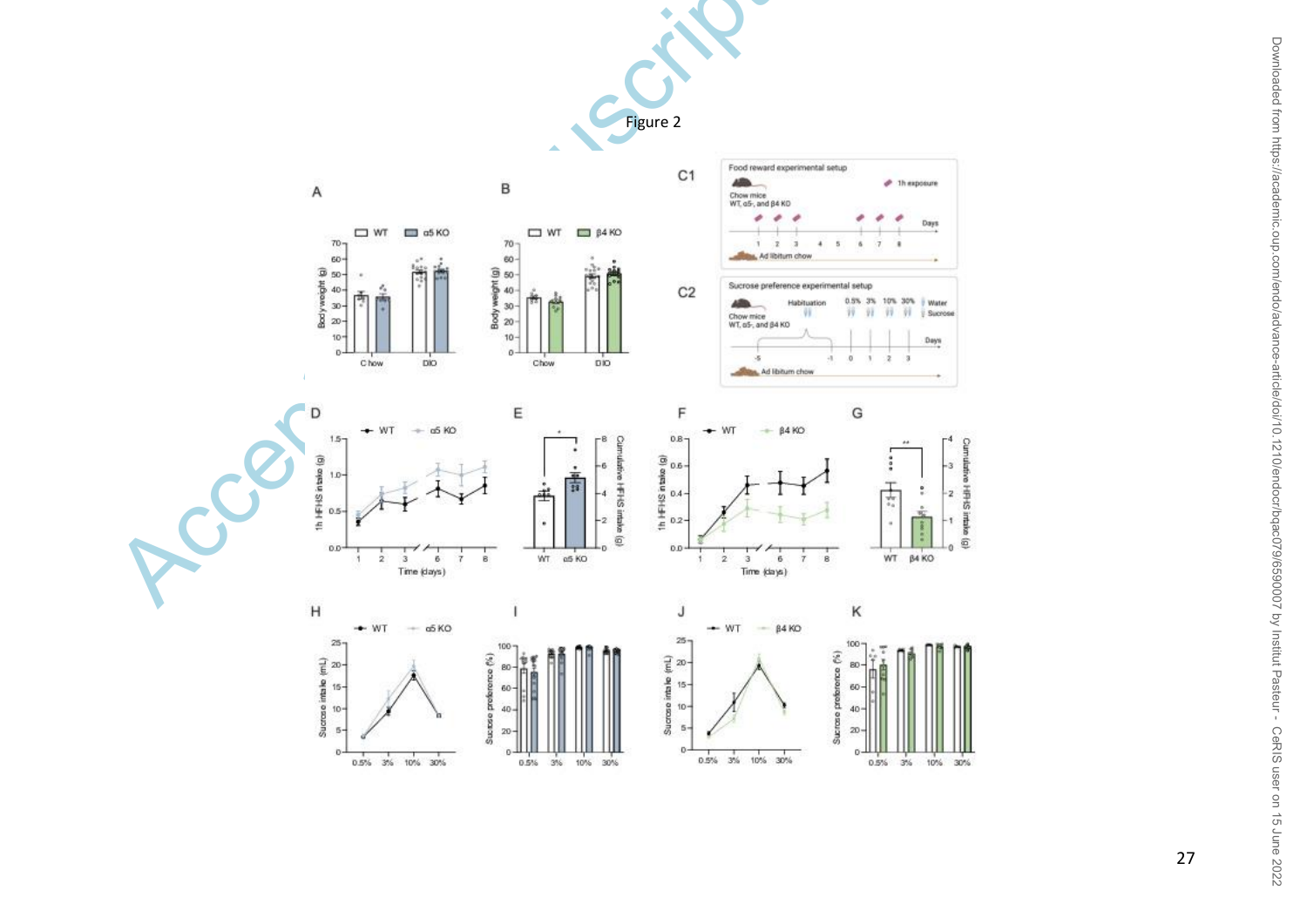Figure 3